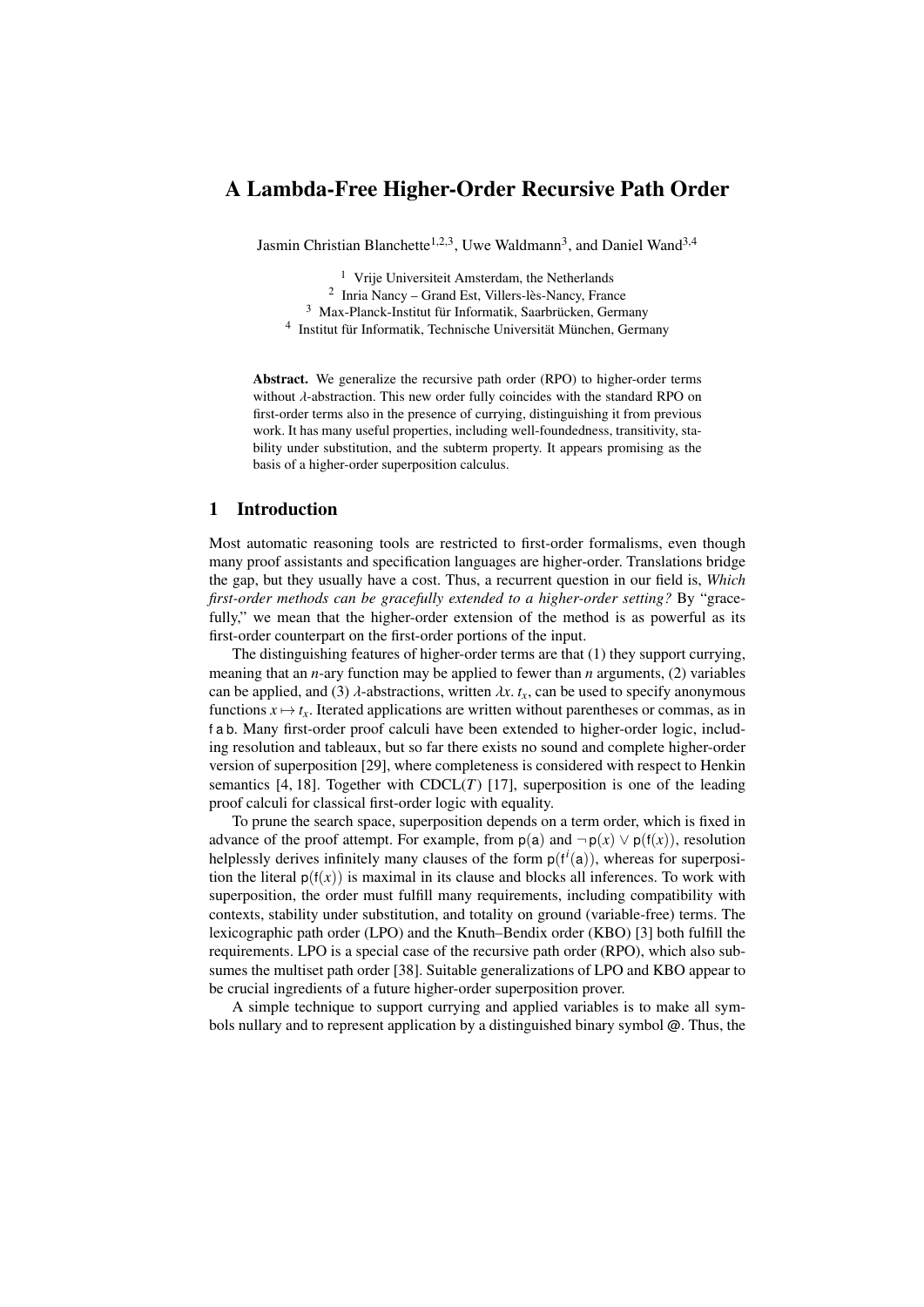higher-order term  $f(xf)$  is translated to  $\mathcal{Q}(f, \mathcal{Q}(x, f))$ , which can be processed by firstorder methods. We call this the *applicative encoding*. As for λ-abstractions, in many settings they can be avoided using  $\lambda$ -lifting [\[21\]](#page-16-2) or SK combinators [\[36\]](#page-16-3). A drawback of the applicative encoding is that argument tuples cannot be compared using different methods for different function symbols. The use of an application symbol also weakens the order in other ways [\[25,](#page-16-4) Sect. 2.3.1]. Hybrid schemes have been proposed to strengthen the encoding: If a function f always occurs with at least *k* arguments, these can be passed directly in an uncurried style—e.g.,  $\omega(f(a,b),x)$ . However, this relies on a closed-world assumption—namely, that all terms that will ever be compared arise in the input problem. This is at odds with the need for complete higher-order proof calculi to synthesize arbitrary terms during proof search [\[4\]](#page-15-0), in which a symbol f may be applied to fewer arguments than anywhere in the problem. A scheme by Hirokawa et al. [\[19\]](#page-15-4) circumvents this issue but requires additional symbols and rewrite rules.

Versions of RPO tailored for higher-order terms are described in the literature, including Lifantsev and Bachmair's LPO on λ-free higher-order terms [\[27\]](#page-16-5), Jouannaud and Rubio's higher-order RPO (HORPO) [\[23\]](#page-16-6), Kop and van Raamsdonk's iterative HORPO [\[26\]](#page-16-7), the HORPO extension with polynomial interpretation orders by Bofill et al. [\[12\]](#page-15-5), and the computability path order by Blanqui et al. [\[10\]](#page-15-6), also a variant of HORPO. All of these combine uncurrying and currying: They distinguish between *functional* arguments, which are passed directly as a tuple to a function, and *applicative* arguments, which are optional. Coincidence with the standard RPO on first-order terms is achieved only for uncurried functions. Techniques to automatically curry or uncurry functions have been developed, but they rely on the closed-world assumption. Moreover, the orders all lack totality on ground terms; the HORPO variants also lack the subterm property, and only their (noncomputable) transitive closure is transitive.

We introduce a new "graceful" order  $>_{h_0}$  for untyped  $\lambda$ -free higher-order terms (Sect. [3\)](#page-4-0). It generalizes the first-order RPO along two main axes: (1) It relies on a higherorder notion of subterm; (2) it supports terms with applied variables—e.g.,  $x$  b ><sub>ho</sub>  $x$  a if  $b \succ a$  according to the underlying precedence  $\succ$  on symbols. The order is parameterized by a family of abstractly specified extension operators indexed by function symbols, allowing lexicographic, multiset, and other extension operators. An optimized variant,  $>_{\text{oh}}$ , coincides with  $>_{\text{ho}}$  under a reasonable assumption on the extension operator. For comparison, we also present the first-order RPO  $>_{60}$  and its composition  $>_{ap}$  with the applicative encoding, both recast to our abstract framework.

The  $\lambda$ -free fragment is useful in its own right and constitutes a stepping stone towards full higher order. Our new order operates exclusively on curried functions while coinciding with the standard RPO on first-order terms. This was considered impossible by Lifantsev and Bachmair [\[27\]](#page-16-5):

Pairs, or more generally tuples, allow one to compare the arguments of different functions with greater flexibility. For instance, the arguments of one function may be compared lexicographically, whereas in other cases comparision may be based on the multisets of arguments. ... But since function symbols are much more decoupled from their arguments in a higher-order setting than in a first-order setting, the information needed for different argument-comparision methods would be lost if one, say, just curried all functions.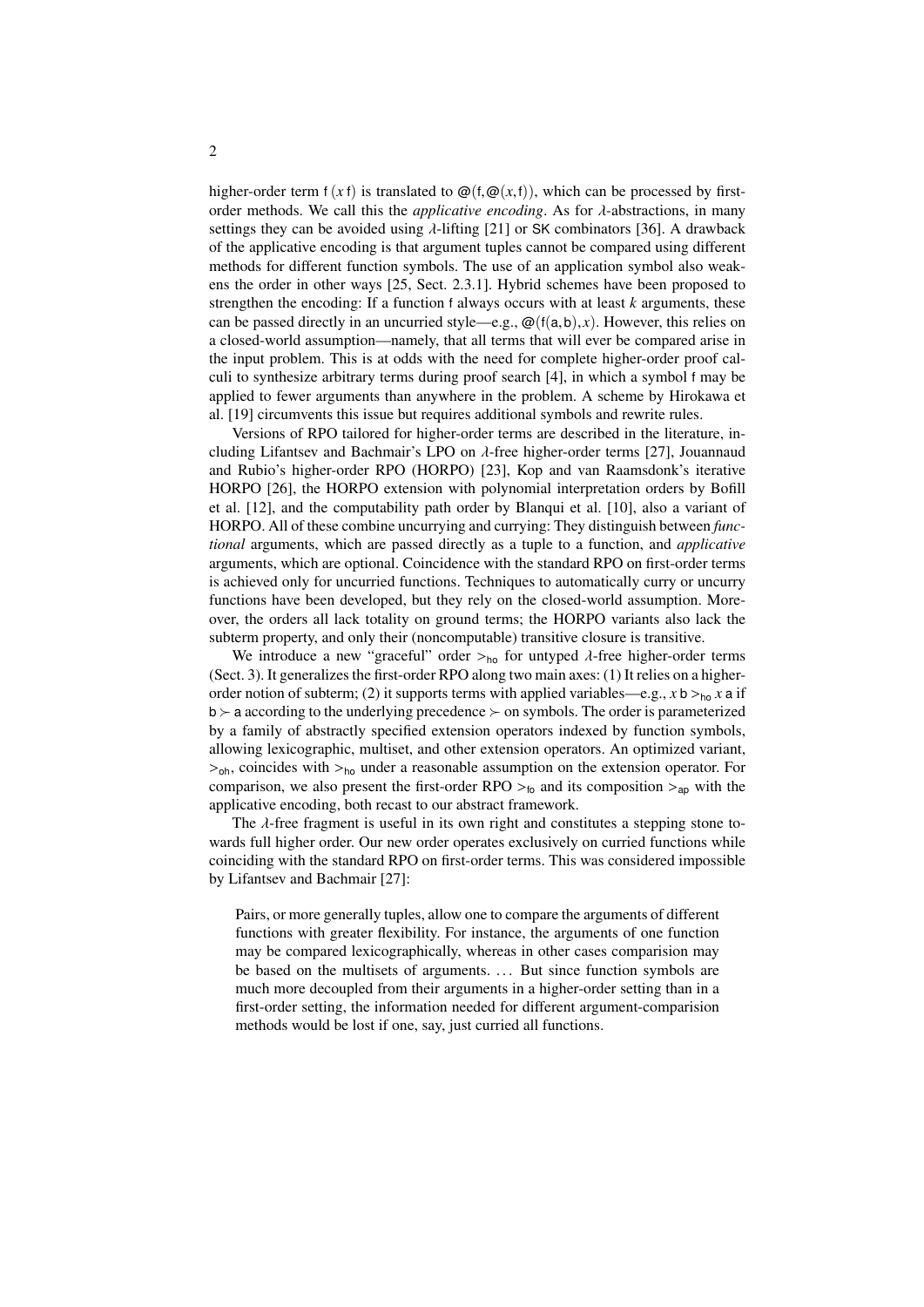The order  $>_{ho}$  enjoys many useful properties (Sect. [4\)](#page-7-0). One property that is missing is compatibility with a specific type of higher-order context: If  $s' > b_0$  *s*, it is still possible<br>that  $s' \neq s'$ , it is still possible if  $g \leq t \leq b \leq a$ , then  $f(g, a) \geq a$  by the subterm propthat  $s'$   $t \neq_{h_0} s$   $t$ . For example, if  $g \succ f \succ b \succ a$ , then  $f(g a) >_{h_0} g$  by the subterm prop-<br>erty but  $f(g a)$   $b \leq_{h_0} a$  by coincidence with the first-order RPO [35]. Nonetheless we erty, but f (g a) b  $\lt_{h}$  g b by coincidence with the first-order RPO [\[35\]](#page-16-8). Nonetheless, we expect the order to be usable for  $\lambda$ -free higher-order superposition, at the cost of some complications [\[13\]](#page-15-7). The proofs of the properties were carried out in a proof assistant, Isabelle/HOL [\[31\]](#page-16-9), and are publicly available [\[7\]](#page-15-8). Informal proofs are included in this paper and in a technical report [\[8\]](#page-15-9).

Beyond superposition, the order can also be employed to prove termination of higher-order term rewriting systems. Because it treats all functions as curried, it differs from the other higher-order RPOs on many examples (Sect. [5\)](#page-11-0), thereby enriching the portfolio of methods available to termination provers.

**Conventions.** We fix a set  $\nu$  of *variables* with typical elements *x*, *y*. A higher-order signature consists of a nonempty set <sup>Σ</sup> of (function) *symbols* <sup>a</sup>,b,f,g,h,.... Untyped λfree higher-order ( $\Sigma$ -)*terms*  $s, t, u \in T_{\Sigma}$  (= *T*) are defined inductively by the grammar  $s ::= x \mid f \mid tu$ . These are isomorphic to applicative terms [\[24\]](#page-16-10).

A term of the form *t u* is called an *application*. Non-application terms  $\zeta, \xi \in \Sigma \oplus \mathcal{V}$ are called *heads*. Terms can be decomposed in a unique way as a head applied to zero or more arguments:  $\zeta s_1 \dots s_m$ . This view corresponds to the first-order, uncurried syntax  $\zeta(s_1,...,s_m)$ , except that  $\zeta$  may always be a variable.

The *size* |*s*| of a term is the number of grammar rule applications needed to construct it. The set of variables occurring in *s* is written *vars*(*s*). The set of *subterms* of a term *s* always contains *<sup>s</sup>*; for applications *t u*, it also includes all the subterms of *<sup>t</sup>* and *<sup>u</sup>*.

A *first-order* signature Σ extends a higher-order signature by associating an *arity* with each symbol belonging to  $\Sigma$ . A *first-order* term is a term in which variables are unapplied and symbols are applied to the number of arguments specified by their arity. For consistency, we will use a curried syntax for first-order terms.

## 2 Extension Orders

Orders such as RPO depend on extension operators to recurse through tuples of arguments. The literature is mostly concerned with the lexicographic and multiset orders [\[3,](#page-15-3) [38\]](#page-16-1). We favor an abstract treatment that formulates requirements on the extension operators. Beyond its generality, this approach emphasizes the complications arising from the higher-order setting.

Let  $A^* = \bigcup_{i=0}^{\infty} A^i$  be the set of tuples (or finite lists) of arbitrary length whose components are drawn from a set *A*. We write its elements as  $(a_1, \ldots, a_m)$ , where  $m \geq 0$ , or simply  $\bar{a}$ . The empty tuple is written (). Singleton tuples are identified with elements of *A*. The number of components of a tuple  $\bar{a}$  is written  $|\bar{a}|$ . Given an *m*-tuple  $\bar{a}$  and an *n*-tuple  $\bar{b}$ , we denote by  $\bar{a} \cdot \bar{b}$  the  $(m+n)$ -tuple consisting of the concatenation of  $\bar{a}$  and  $\bar{b}$ .

Given a function  $h : A \to A$ , we let  $h(\bar{a})$  stand for the componentwise application of *h* to  $\bar{a}$ . Abusing notation, we sometimes use a tuple where a set or multiset is expected, ignoring the extraneous structure. Moreover, since all our functions are curried, we write  $\zeta \bar{s}$  for a curried application  $\zeta s_1 \ldots s_m$ , without risk of ambiguity.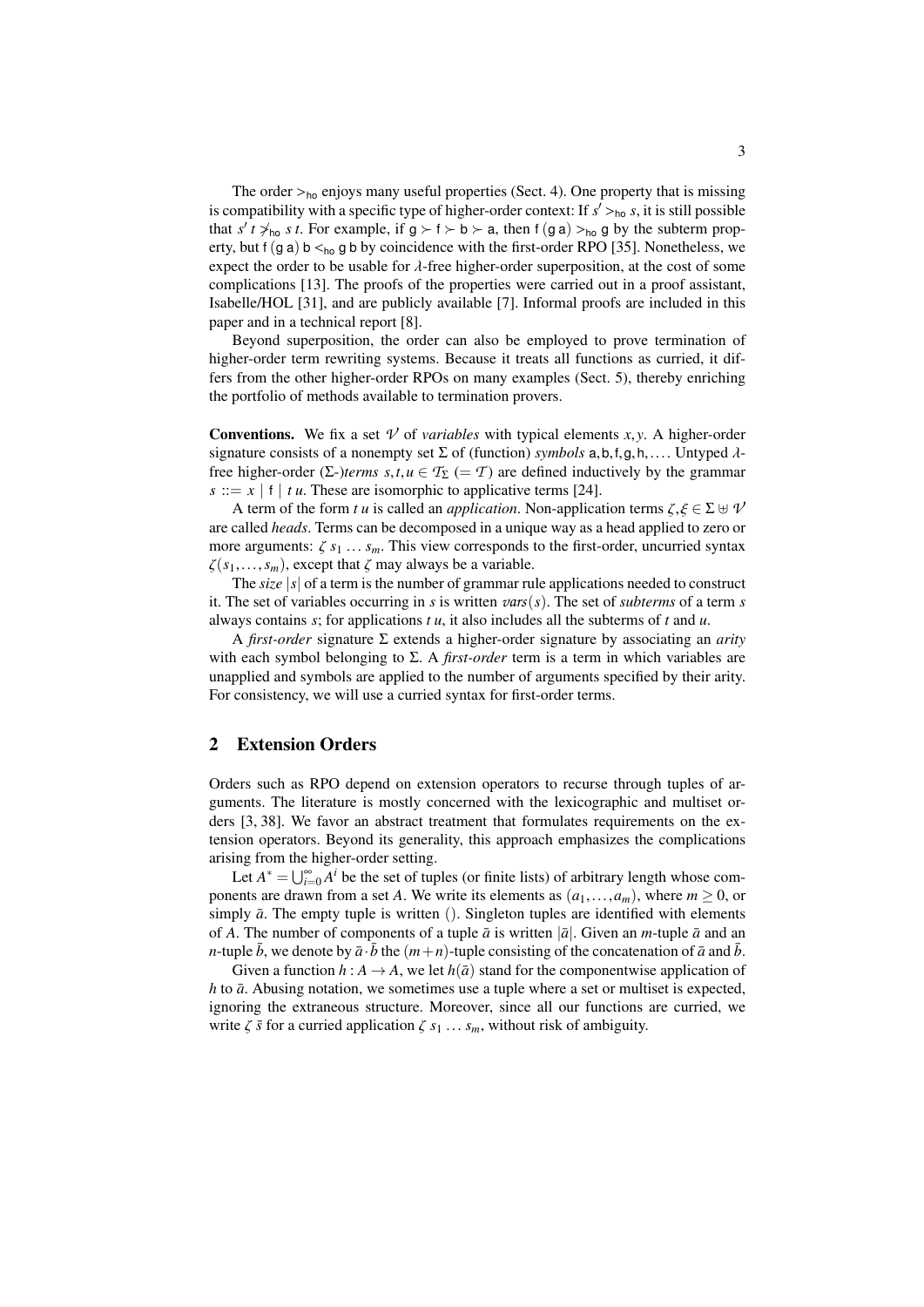Given a relation >, we write < for its inverse (i.e.,  $a < b \Leftrightarrow b > a$ ) and  $\ge$  for its reflexive closure (i.e.,  $b \ge a \Leftrightarrow b > a \vee b = a$ ). A (strict) partial order is a relation that is irreflexive (i.e.,  $a \neq a$ ) and transitive (i.e.,  $c > b \land b > a \Rightarrow c > a$ ). A (strict) total order is a partial order that satisfies totality (i.e.,  $b > a \vee a > b$ ). A relation > is well founded if and only if there exists no infinite chain of the form  $a_0 > a_1 > \cdots$ .

Let  $\gg \subseteq (A^*)^2$  be a family of relations indexed by a relation  $\gt \subseteq A^2$ . For example,  $\gg$  could be the lexicographic or multiset extension of  $\gt$ . The following properties are essential for all the orders defined later, whether first- or higher-order:

- <span id="page-3-7"></span>X1. *Monotonicity*:  $\bar{b} \gg_1 \bar{a}$  implies  $\bar{b} \gg_2 \bar{a}$  if  $b >_1 a$  implies  $b >_2 a$  for all  $a, b$ ;
- <span id="page-3-9"></span>X2. *Preservation of stability*:
	- $\bar{b} \gg \bar{a}$  implies  $h(\bar{b}) \gg h(\bar{a})$  if  $b > a$  implies  $h(b) > h(a)$  for all *a*, *b*;
- <span id="page-3-4"></span>X3. *Preservation of transitivity*:  $\gg$  is transitive if  $>$  is transitive;
- <span id="page-3-8"></span>X4. *Preservation of irreflexivity*:  $\gg$  is irreflexive if  $>$  is irreflexive and transitive;
- <span id="page-3-0"></span>X5. Preservation of well-foundedness:  $\gg$  is well founded if  $>$  is well founded;
- <span id="page-3-5"></span>X6. *Compatibility with tuple contexts:*  $b > a$  implies  $\bar{c} \cdot b \cdot \bar{d} \gg \bar{c} \cdot a \cdot \bar{d}$ .

Because the relation  $>$  will depend on  $\gg$  for its definition, we cannot assume outright that it is a partial order, a fine point that is sometimes overlooked [\[38,](#page-16-1) Sect. 6.4.2].

The remaining properties of  $\gg$  will be required only by some of the orders or for some optional properties of >:

- <span id="page-3-3"></span>X7. *Preservation of totality*:  $\gg$  is total if  $>$  is total;
- <span id="page-3-2"></span>X8. *Compatibility with prepending*:  $\bar{b} \gg \bar{a}$  implies  $a \cdot \bar{b} \gg a \cdot \bar{a}$ ;
- <span id="page-3-1"></span>X9. *Compatibility with appending*:  $\bar{b} \gg \bar{a}$  implies  $\bar{b} \cdot a \gg \bar{a} \cdot a$ ;
- <span id="page-3-6"></span>X10. *Minimality of empty tuple:*  $a \gg$  ().

We now define the extension operators and study their properties. All of them are also defined for tuples of different lengths.

**Definition 1.** The *lexicographic extension*  $\gg$ <sup>lex</sup> of the relation  $>$  is defined recursively by ()  $\gg^{\text{lex}} \bar{a}$ ,  $b \cdot \bar{b} \gg^{\text{lex}}$  (), and  $b \cdot \bar{b} \gg^{\text{lex}} a \cdot \bar{a} \iff b > a \lor b = a \land \bar{b} \gg^{\text{lex}} \bar{a}$ .

The reverse, or right-to-left, lexicographic extension is defined analogously. Both operators lack the essential property [X5.](#page-3-0) In addition, the left-to-right version lacks [X9,](#page-3-1) and the right-to-left version lacks [X8.](#page-3-2) The other properties are straightforward to prove.

**Definition 2.** The *length-lexicographic extension*  $\gg^{\text{flex}}$  of the relation  $>$  is defined by  $\overline{b} \gg^{\text{flex}} \overline{a} \Leftrightarrow |\overline{b}| > |\overline{a}| \vee |\overline{b}| = |\overline{a}| \wedge \overline{b} \gg^{\text{lex}} \overline{a}.$ 

The length-lexicographic extension and its right-to-left counterpart satisfy all of the properties listed above. We can also apply arbitrary permutations on same-length tuples before comparing them lexicographically; however, the resulting operators generally fail to satisfy properties [X8](#page-3-2) and [X9.](#page-3-1)

**Definition 3.** The *multiset extension*  $\gg$ <sup>ms</sup> of the relation > is defined by  $\bar{b} \gg$ <sup>ms</sup>  $\bar{a} \Leftrightarrow$  $\exists Y, X$ .  $\emptyset \neq Y \subseteq \overline{b} \land \overline{a} = (\overline{b} - Y) \oplus X \land \forall x \in X$ .  $\exists y \in Y$ .  $y > x$ , where *X*, *Y* range over multisets, the tuples  $\bar{a}$ , $\bar{b}$  are implicitly converted to multisets, and  $\forall$  denotes multiset sum (the sum of the multiplicity functions).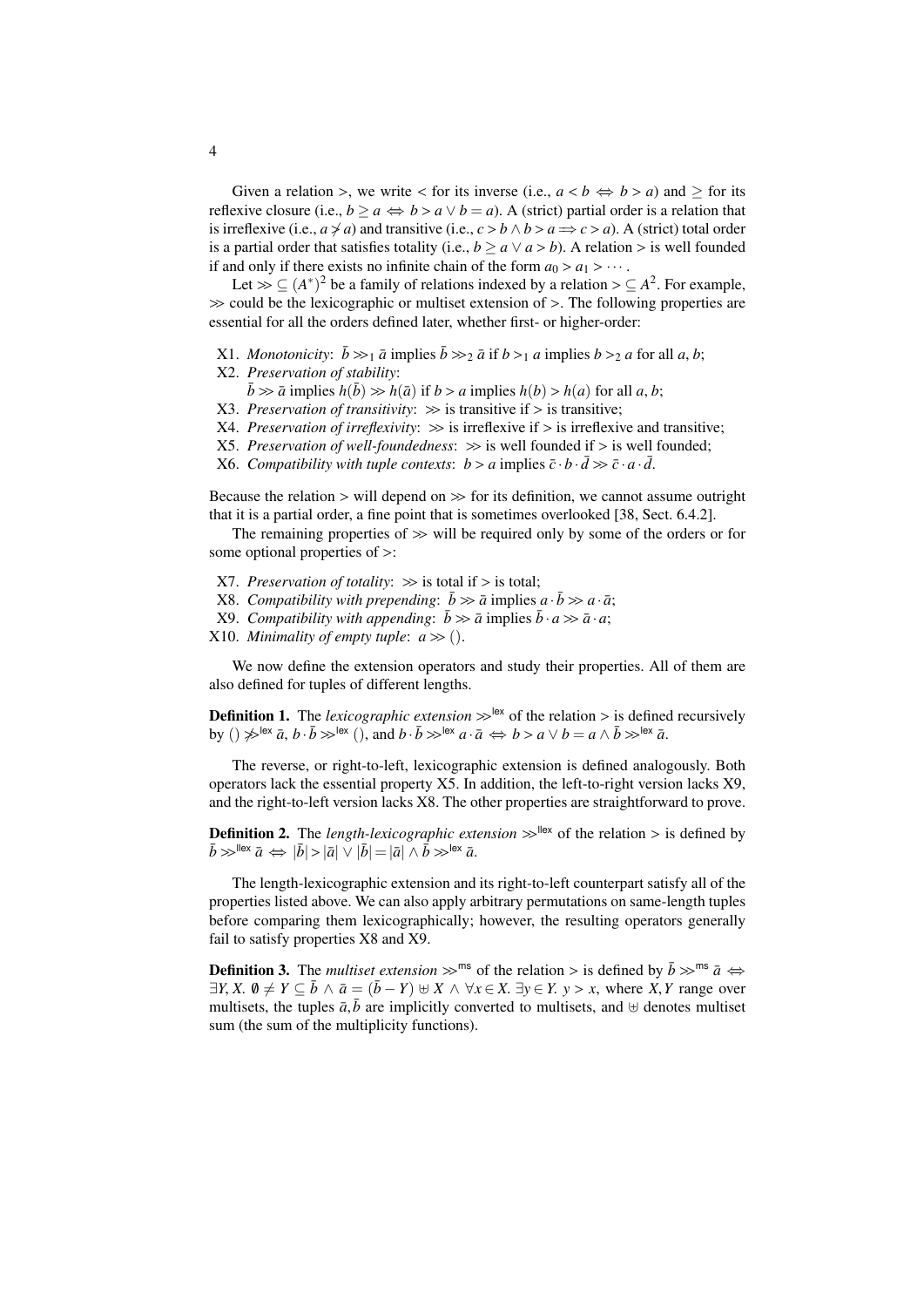The multiset extension, due to Dershowitz and Manna [\[16\]](#page-15-10), satisfies all properties except [X7.](#page-3-3) Huet and Oppen [\[20\]](#page-16-11) give an alternative formulation that is equivalent for partial orders  $>$  but exhibits subtle differences if  $>$  is an arbitrary relation. In particular, the Huet–Oppen order does not satisfy property [X3.](#page-3-4)

Finally, we consider the componentwise extension of relations to pairs of tuples of the same length. For partial orders >, this order underapproximates any extension that satisfies properties [X3](#page-3-4) and [X6.](#page-3-5) It also satisfies all properties except [X7](#page-3-3) and [X10.](#page-3-6)

**Definition 4.** The *componentwise extension*  $\gg^{\text{cw}}$  of the relation  $>$  is defined so that  $(b_1,...,b_n) \gg^{\text{cw}} (a_1,...,a_m)$  if and only if  $m = n, b_1 \ge a_1,...,b_m \ge a_m$ , and  $b_i > a_i$  for some  $i \in \{1, ..., m\}$ .

# <span id="page-4-0"></span>3 Term Orders

This section presents four orders: the standard first-order RPO (Sect. [3.1\)](#page-4-1), the applica-tive RPO (Sect. [3.2\)](#page-5-0), our new  $\lambda$ -free higher-order RPO (Sect. [3.3\)](#page-5-1), and an optimized variant of our new RPO (Sect. [3.4\)](#page-6-0).

#### <span id="page-4-1"></span>3.1 The Standard First-Order RPO

The following definition is close to Zantema's formulation [\[38,](#page-16-1) Definition 6.4.4] but adapted to our setting. With three rules instead of four, it is more concise than Baader and Nipkow's formulation of LPO [\[3,](#page-15-3) Definition 5.4.12] and lends itself better to a higher-order generalization.

**Definition 5.** Let ≻ be a well-founded total order on Σ, and let  $\gg^f$  ⊆  $(T^*)^2$  be a family of relations indexed by  $\sim$  ⊆  $T^2$  and by  $t \in \Sigma$  and satisfying properties X1–X6. The of relations indexed by  $> \subseteq T^2$  and by  $f \in \Sigma$  and satisfying properties [X1–](#page-3-7)[X6.](#page-3-5) The induced *recursive nath order*  $\sim$ , on first-order  $\Sigma$ -terms is defined inductively so that induced *recursive path order*  $>_{f_0}$  on first-order Σ-terms is defined inductively so that  $t >_{\text{fo}} s$  if any of the following conditions is met, where  $t = g \bar{t}$ .

<span id="page-4-4"></span><span id="page-4-3"></span><span id="page-4-2"></span>F1.  $t' \geq_{\text{to}} s$  for some term  $t' \in \overline{t}$ ; F2.  $s = f \bar{s}, g \succ f$ , and *chkargs*(*t*,  $\bar{s}$ ); F3.  $s = \mathfrak{f} \bar{s}$ ,  $\mathfrak{f} = \mathfrak{g}$ ,  $\bar{\mathfrak{f}} \gg_{\mathfrak{f}_0}^{\mathfrak{f}} \bar{s}$ , and *chkargs*(*t*,  $\bar{s}$ ).

The auxiliary predicate *chkargs*(*t*,*s*̄) is true if and only if  $t > t_0$  *s*<sup>*t*</sup> for all terms  $s' \in \overline{s}$ . The inductive definition is legitimate by the monotonicity of  $\searrow$ <sup>f</sup> (property X1) inductive definition is legitimate by the monotonicity of  $\gg^f$  (property [X1\)](#page-3-7).

RPO is a compromise between two design goals. On the one hand, rules [F2](#page-4-2) and [F3,](#page-4-3) which form the core of the order, attempt to perform a comparison of two terms by first looking at their heads, proceeding recursively to break ties. On the other hand, rule [F1](#page-4-4) ensures that terms are larger than their proper subterms and, transitively, larger than terms smaller than these. The *chkargs* predicate prevents the application of [F2](#page-4-2) and [F3](#page-4-3) when [F1](#page-4-4) is applicable in the other direction, ensuring irreflexivity.

The more recent literature defines RPO somewhat differently: Precision is improved by replacing recursive calls to  $\geq_{6}$  with a nonstrict quasiorder  $\geq_{6}$  and by exploiting a generalized multiset extension [\[14,](#page-15-11)[33\]](#page-16-12). These extensions are useful but require substantial duplication in the definitions and the proofs, without yielding much new insight into orders for higher-order terms.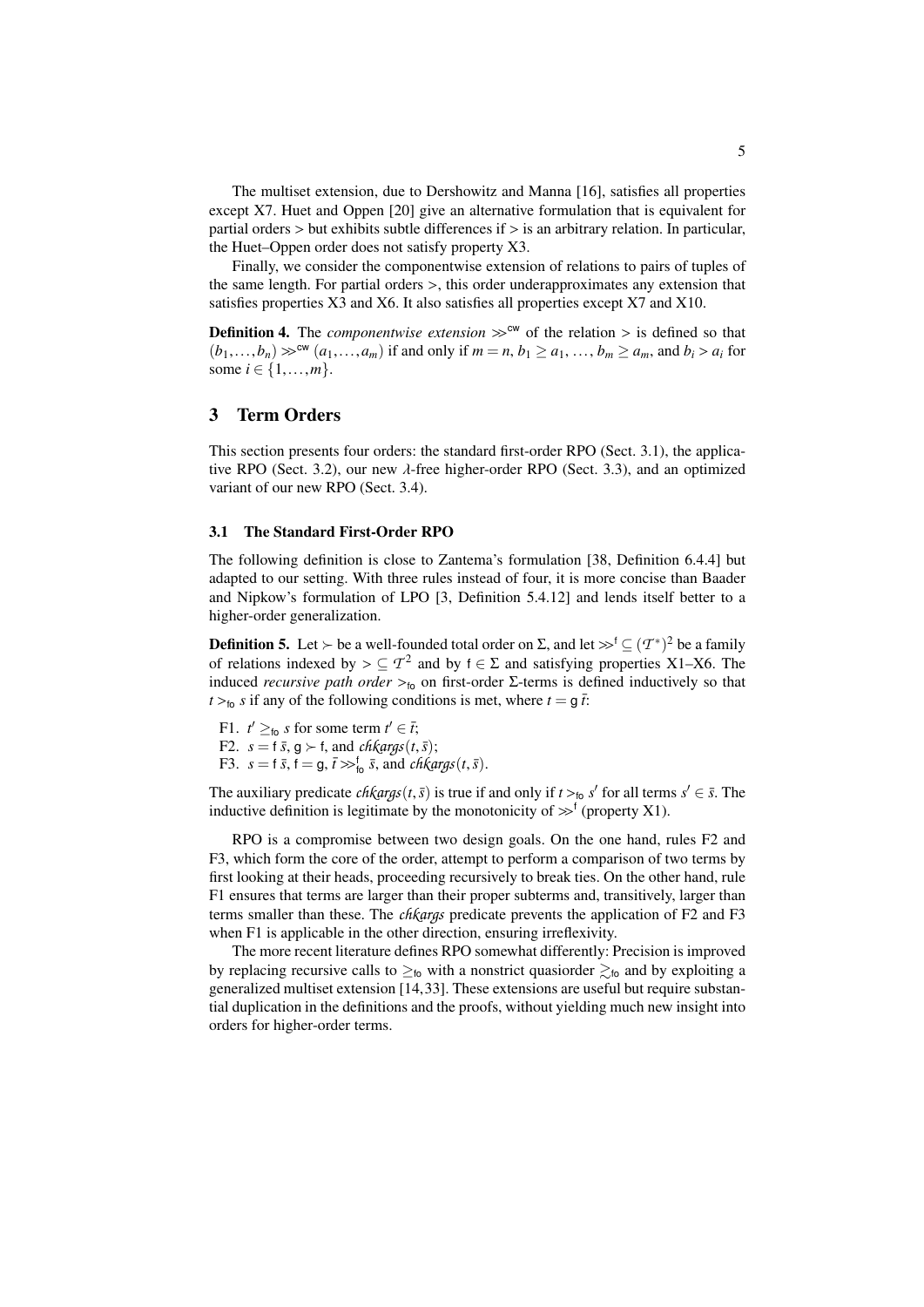#### <span id="page-5-0"></span>3.2 The Applicative RPO

Applicative orders are built by encoding applications using a binary symbol @ and by employing a first-order term order. For RPO, the precedence  $\succ$  must be extended to consider  $\varphi$ . A natural choice is to make  $\varphi$  the least element of  $\succ$ . Because  $\varphi$  is the only symbol that may be applied,  $\gg^{\mathcal{Q}}$  is the only member of the  $\gg$  family that is relevant. This means that it is impossible to use the lexicographic extension for some functions and the multiset extension for others.

**Definition 6.** Let  $\Sigma$  be a higher-order signature, and let  $\Sigma' = \Sigma \cup \{\textcircled{e}\}\$  be a first-order signature in which all symbols belonging to  $\Sigma$  are assigned arity 0 and  $\omega$  is assigned arity 2. The *applicative encoding*  $\llbracket \cdot \rrbracket : \mathcal{T}_{\Sigma} \to \mathcal{T}_{\Sigma'}$  is defined recursively by the equations  $\llbracket \zeta \rrbracket = \zeta$  and  $\llbracket s \, t \rrbracket = \mathcal{Q} \llbracket s \rrbracket$   $\llbracket t \rrbracket$ .

Assuming that @ has the lowest precedence, the composition of the first-order RPO with the encoding  $\llbracket \ \rrbracket$  can be formulated directly as follows.

**Definition 7.** Let  $\succ$  be a well-founded total order on  $\Sigma$ , and let  $\gg \subseteq (T^*)^2$  be a family of relations indexed by  $\gt \subseteq T^2$  and satisfying properties X1–X6. The induced *applica*of relations indexed by  $> \subseteq T^2$  and satisfying properties [X1–](#page-3-7)[X6.](#page-3-5) The induced *applicative recursive nath order*  $\geq$  on higher-order  $\Sigma$ -terms is defined inductively so that *tive recursive path order*  $>_{\text{ao}}$  on higher-order Σ-terms is defined inductively so that  $t >_{ap} s$  if any of the following conditions is met:

<span id="page-5-4"></span>A1.  $t = t_1 t_2$  and either  $t_1 \geq_{\text{ap}} s$  or  $t_2 \geq_{\text{ap}} s$  (or both); A2.  $t = g \succ f = s$ ; A3.  $t = g$ ,  $s = s_1 s_2$ , and *chkargs*(*t*, *s*<sub>1</sub>, *s*<sub>2</sub>); A4.  $t = t_1 t_2$ ,  $s = s_1 s_2$ ,  $(t_1, t_2) \gg_{\text{ap}} (s_1, s_2)$ , and *chkargs*(*t*,  $s_1, s_2$ ).

<span id="page-5-5"></span>The predicate *chkargs*(*t*,  $s_1$ ,  $s_2$ ) is true if and only if  $t >_{a_0} s_1$  and  $t >_{a_0} s_2$ .

#### <span id="page-5-1"></span>3.3 A Graceful Higher-Order RPO

Our new "graceful" higher-order RPO is much closer to the first-order RPO than the applicative RPO. It reintroduces the symbol-indexed family of extension operators and consists of three rules [H1](#page-5-2)[–H3](#page-6-1) corresponding to [F1–](#page-4-4)[F3.](#page-4-3)

The order relies on a mapping *ghd* from variables to nonempty sets of possible ground heads that may arise when instantiating the variables. This mapping is extended to symbols f by taking  $ghd(f) = \{f\}$ . A substitution  $\sigma : \mathcal{V} \to \mathcal{T}$  is said to *respect* the *ghd* mapping if for all variables *x*, we have  $ghd(\zeta) \subseteq ghd(x)$  whenever  $x\sigma = \zeta \bar{s}$ . This mapping allows us to restrict instantiations, typically based on a typing discipline, and thereby increase the applicability of rules [H2](#page-5-3) and especially [H3.](#page-6-1) Precedences  $\succeq$  are extended to variables by taking  $y \succ x \Leftrightarrow \forall g \in \text{ghd}(y)$ ,  $f \in \text{ghd}(x)$ .  $g \succ f$ .

**Definition 8.** Let  $\succ$  be a well-founded total order on  $\Sigma$ , let  $\gg^f$  ⊆  $(T^*)^2$  be a family of relations indexed by  $\succ$  ⊆  $T^2$  and by  $f \in \Sigma$  and satisfying properties  $X1$ – $X6$  and  $X8$ , and relations indexed by  $> \subseteq T^2$  and by  $f \in \Sigma$  and satisfying properties [X1–](#page-3-7)[X6](#page-3-5) and [X8,](#page-3-2) and<br>let  $g f g' \rightarrow \mathcal{P}(\Sigma) = f \mathfrak{g} \setminus \Sigma$  The induced *araceful recursive path order*  $\Sigma$ , on higher let *ghd* :  $V \to P(\Sigma) - \{0\}$ . The induced *graceful recursive path order* ><sub>ho</sub> on higherorder Σ-terms is defined inductively so that  $t >_{\text{ho}} s$  if any of the following conditions is met, where  $s = \zeta \bar{s}$  and  $t = \xi \bar{t}$ .

<span id="page-5-3"></span><span id="page-5-2"></span>H1.  $t = t_1 t_2$  and either  $t_1 \geq_{\text{ho}} s$  or  $t_2 \geq_{\text{ho}} s$  (or both); H2.  $\xi > \zeta$ ,  $vars(t) \supseteq vars(\zeta)$ , and *chksubs*(*t*,*s*);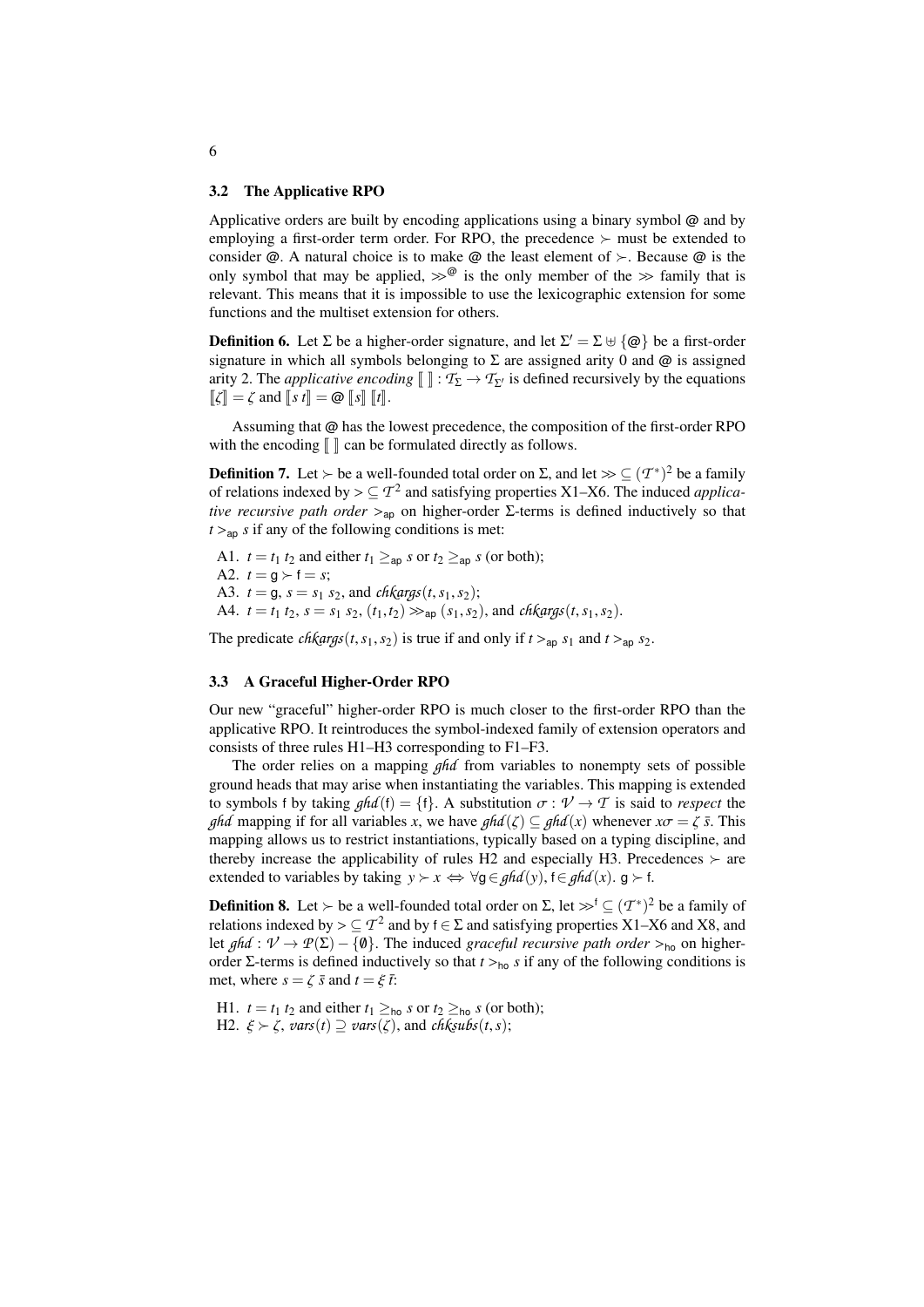<span id="page-6-1"></span>H3.  $\xi = \zeta$ ,  $\bar{t} \gg_{\text{ho}}^{\text{f}} \bar{s}$  for all symbols  $f \in \text{ghd}(\zeta)$ , and *chksubs*(*t*, *s*).

The predicate  $\text{ch}\xi\text{u}\text{b}\text{s}(t,s)$  is true if and only if term *s* is a head or an application of the form  $s_1$   $s_2$  with  $t >_{\text{ho}} s_1$  and  $t >_{\text{ho}} s_2$ .

There are two main novelties compared with >fo. First, rule [H1](#page-5-2) and the *chksubs* predicate traverse subterms in a genuinely higher-order fashion. Second, rules [H2](#page-5-3) and [H3](#page-6-1) can compare terms with variable heads.

Property [X8,](#page-3-2) compatibility with prepending, is necessary to ensure stability under substitution: If  $x$  b  $>_{h_0} x$  a, we want f  $\bar{s}$  b  $>_{h_0}$  f  $\bar{s}$  a to hold as well.

<span id="page-6-5"></span>Example 9. It is instructive to contrast our new order with the applicative order by studying a few small examples. Let  $h \succ q \succ f \succ b \succ a$ , let  $\gg b$  be the length-lexicographic extension (which degenerates to the plain lexicographic extension for  $>_{\text{an}}$ ), and let  $ghd(x) = \sum$  for all variables *x*. Section [1](#page-0-0) already presented a case where  $>_{ho}$  and  $>_{ap}$ disagree: g b ><sub>ho</sub> f (g a) b but g b <<sub>ap</sub> f (g a) b. Other disagreements include

$$
gf >_{ho} fgf
$$
  $gf >_{ho} fg(fg)$   $gg >_{ho} fgg$   $g(fh) >_{ho} fh(fh)$ 

and  $gg g (f (g (gg g))) >_{ho} g (gg g) (gg g)$ . For all of these, the core rules [H2](#page-5-3) and [H3](#page-6-1) are given room for maneuver, whereas  $>_{\text{ap}}$  must consider subterms using [A1.](#page-5-4) In the presence of variables, some terms are comparable only with  $>_{ho}$  or only with  $>_{ao}$ :

$$
g x >_{\text{ho}} f x x
$$
  $g x >_{\text{ho}} f x g$   $f x y >_{\text{ap}} x y$   $x f (x f) >_{\text{ap}} f x$ 

To apply rule [A4](#page-5-5) on the first example, we would need  $(g, x) \gg_{ap}^{\text{lex}} (f, x, x)$ , but the term g<br>cannot be larger than f *x* since it does not contain *x*. The last two examples reveal that cannot be larger than  $f(x)$  since it does not contain  $x$ . The last two examples reveal that the applicative order tends to be stronger when either side is a variable applied to some arguments—at least when *ghd* is not restricting the variable instantiations.

#### <span id="page-6-0"></span>3.4 An Optimized Variant of the Graceful Higher-Order RPO

The higher-order term f a b has four proper subterms: <sup>a</sup>, <sup>b</sup>, <sup>f</sup>, and f a. In contrast, the corresponding first-order term, traditionally written  $f(a,b)$ , has only the arguments a and b as proper subterms. In general, a term of size  $k$  has up to  $k-1$  distinct proper subterms in a higher-order sense but only half as many in a first-order sense. By adding a reasonable requirement on the extension operator, we can avoid this factor-of-2 penalty when computing the order.

**Definition 10.** Let  $\succ$  be a well-founded total order on  $\Sigma$ , let  $\gg^f$  ⊆  $(T^*)^2$  be a family of relations indexed by  $\succ \subset T^2$  and by  $f \in \Sigma$  and satisfying properties  $X1 - X6$   $X8$  and of relations indexed by > ⊆  $T^2$  and by  $f \in \Sigma$  and satisfying properties [X1–](#page-3-7)[X6,](#page-3-5) [X8,](#page-3-2) and  $X10$ , and let  $ab$   $f : \mathcal{V} \rightarrow \mathcal{P}(\Sigma) = \{0\}$ . The induced *optimized graceful recursive path* [X10,](#page-3-6) and let *ghd* :  $V \rightarrow P(\Sigma) - \{0\}$ . The induced *optimized graceful recursive path order*  $>_{oh}$  on higher-order Σ-terms is defined inductively so that  $t >_{oh} s$  if any of the following conditions is met, where  $s = \zeta \bar{s}$  and  $t = \xi \bar{t}$ .

<span id="page-6-4"></span><span id="page-6-3"></span><span id="page-6-2"></span>O1.  $t' \geq_{\text{oh}} s$  for some term  $t' \in \overline{t}$ ; O2.  $\xi > \zeta$ ,  $vars(t) \supseteq vars(\zeta)$ , and *chkargs*(*t*, *s*); O3.  $\xi = \zeta$ ,  $\bar{t} \gg_{\text{oh}}^{\text{f}} \bar{s}$  for all symbols  $f \in \text{ghd}(\zeta)$ , and *chkargs*(*t*,  $\bar{s}$ ).

The predicate *chkargs*(*t*,*s*̄) is true if and only if  $t >_{oh} s'$  for all terms  $s' \in \overline{s}$ .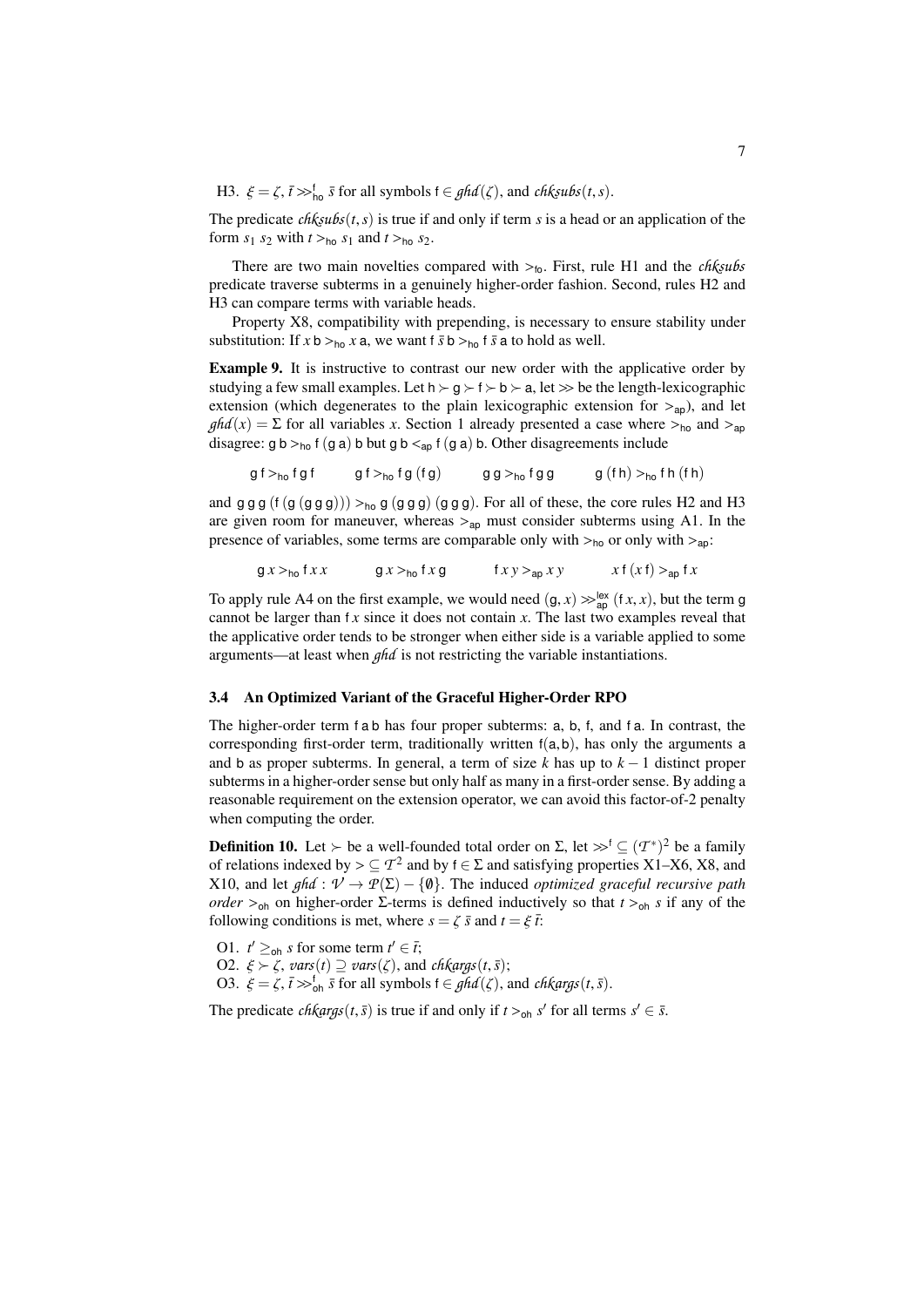The optimized  $>_{oh}$  depends on the same parameters as  $>_{ho}$  except that it additionally requires minimality of the empty tuple (property [X10\)](#page-3-6). In conjunction with compatibil-ity with prepending [\(X8\)](#page-3-2), this property ensures that  $\bar{a} \cdot a \gg^{\dagger} \bar{a}$ . As a result, f  $\bar{s}$  *s* is greater than its subterm f  $\bar{s}$ , relieving rule [O1](#page-6-2) from having to consider such subterms.

Syntactically, the definition of  $>_{oh}$  generalizes that of the first-order  $>_{fo}$ . Semantically, the restriction of  $>_{\text{oh}}$  to first-order terms coincides with  $>_{\text{fo}}$ . The requirements [X8](#page-3-2) and [X10](#page-3-6) on  $\gg^f$  can be made without loss of generality in a first-order setting.<br>The quantification over  $f \in \text{abd}(\zeta)$  in rule O3 can be inefficient in an im-

The quantification over  $f \in ghd(\zeta)$  in rule [O3](#page-6-3) can be inefficient in an implementation, when different symbols in  $ghd(\zeta)$  disagree on which  $\gg$  to use. We could generalize the definition of  $>_{\text{oh}}$  further to allow underapproximation, but some care would be needed to ensure transitivity. A simple alternative is to enrich all sets  $qhd(\zeta)$  that disagree on  $\gg$  with a distinguished symbol for which the componentwise extension is used. Since this extension operator is more restrictive than any other ones, whenever it is present in a set  $ghd(\zeta)$  there is no need to compute the other ones.

## <span id="page-7-0"></span>4 Properties

We now state and prove the main properties of our RPO. We focus on the general variant  $>_{\text{ho}}$  and show that it is equivalent to the optimized variant  $>_{\text{oh}}$  (assuming property [X10\)](#page-3-6). Many of the proofs are adapted from Baader and Nipkow [\[3\]](#page-15-3) and Zantema [\[38\]](#page-16-1).

<span id="page-7-1"></span>**Lemma 11.** *If*  $t >_{\text{ho}} s$ *, then*  $vars(t) \supseteq \text{vars}(s)$ *.* 

As a consequence of Lemma [11,](#page-7-1) the condition  $vars(t) \supseteq vars(\zeta)$  of rule [H2](#page-5-3) could be written equivalently (but less efficiently) as  $vars(t) \supseteq vars(s)$ .

## <span id="page-7-2"></span>**Theorem 12** (Transitivity). *If*  $u >_{\text{ho}} t$  *and*  $t >_{\text{ho}} s$ *, then*  $u >_{\text{ho}} s$ *.*

*Proof.* By well-founded induction on the multiset  $\{|s|, |t|, |u|\}$  with respect to the multiset extension of  $>$  on  $\mathbb N$ .

If  $u >_{\text{ho}} t$  was derived by rule [H1,](#page-5-2) we have  $u = u_1 u_2$  and  $u_k \ge_{\text{ho}} t$  for some *k*. Since  $t >_{h0} s$  by hypothesis,  $u_k >_{h0} s$  follows either immediately (if  $u_k = t$ ) or by the induction hypothesis (if  $u_k >_{\text{ho}} t$ ). We get  $u >_{\text{ho}} s$  by rule [H1.](#page-5-2)

Otherwise,  $u >_{\text{ho}} t$  was derived by rule [H2](#page-5-3) or [H3.](#page-6-1) The *chksubs* condition ensures that *<sup>u</sup>* is greater than any immediate subterms of *<sup>t</sup>*. We proceed by case analysis on the rule that derived  $t >_{\text{ho}} s$ .

If  $t >_{\text{ho}} s$  was derived by [H1,](#page-5-2) we have  $t = t_1 t_2$  and  $t_j \geq_{\text{ho}} s$  for some *j*. We already noted that  $u >_{\text{ho}} t_j$  thanks to *chksubs*(*u*,*t*). In conjunction with  $t_j \geq_{\text{ho}} s$ , we derive  $u >_{\text{ho}} s$  is either immediately or by the induction hypothesis.

Otherwise, *<sup>t</sup>* <sup>&</sup>gt;ho *<sup>s</sup>* was derived by rule [H2](#page-5-3) or [H3.](#page-6-1) The *chksubs* condition ensures that *t* is greater than any immediate subterms of *s*. We derive  $u >_{\text{ho}} s$  by applying [H2](#page-5-3) or [H3.](#page-6-1) We first prove *chksubs*(*u*,*s*). The only nontrivial case is  $s = s_1 s_2$ . Using  $u >_{\text{ho}} t$ , we get  $u >_{\text{ho}} s_1$  and  $u >_{\text{ho}} s_2$  by the induction hypothesis.

<span id="page-7-3"></span>If both  $u >_{h_0} t$  and  $t >_{h_0} s$  were derived by rule [H3,](#page-6-1) we apply [H3](#page-6-1) to derive  $u >_{h_0} s$ . This relies on the preservation by  $\gg_{h_0}^{\dagger}$  of transitivity (property [X3\)](#page-3-4) on the set consisting of the argument tuples of s t u. Transitivity of  $\gtrsim_{h_0}$  on these tuples follows from the of the argument tuples of  $s, t, u$ . Transitivity of  $>_{h_0}$  on these tuples follows from the induction hypothesis. Finally, if either  $u >_{h_0} t$  or  $t >_{h_0} s$  was derived by rule [H2,](#page-5-3) we apply H2, relying on the transitivity of  $\succ$  and on Lemma 11. apply [H2,](#page-5-3) relying on the transitivity of  $\succ$  and on Lemma [11.](#page-7-1)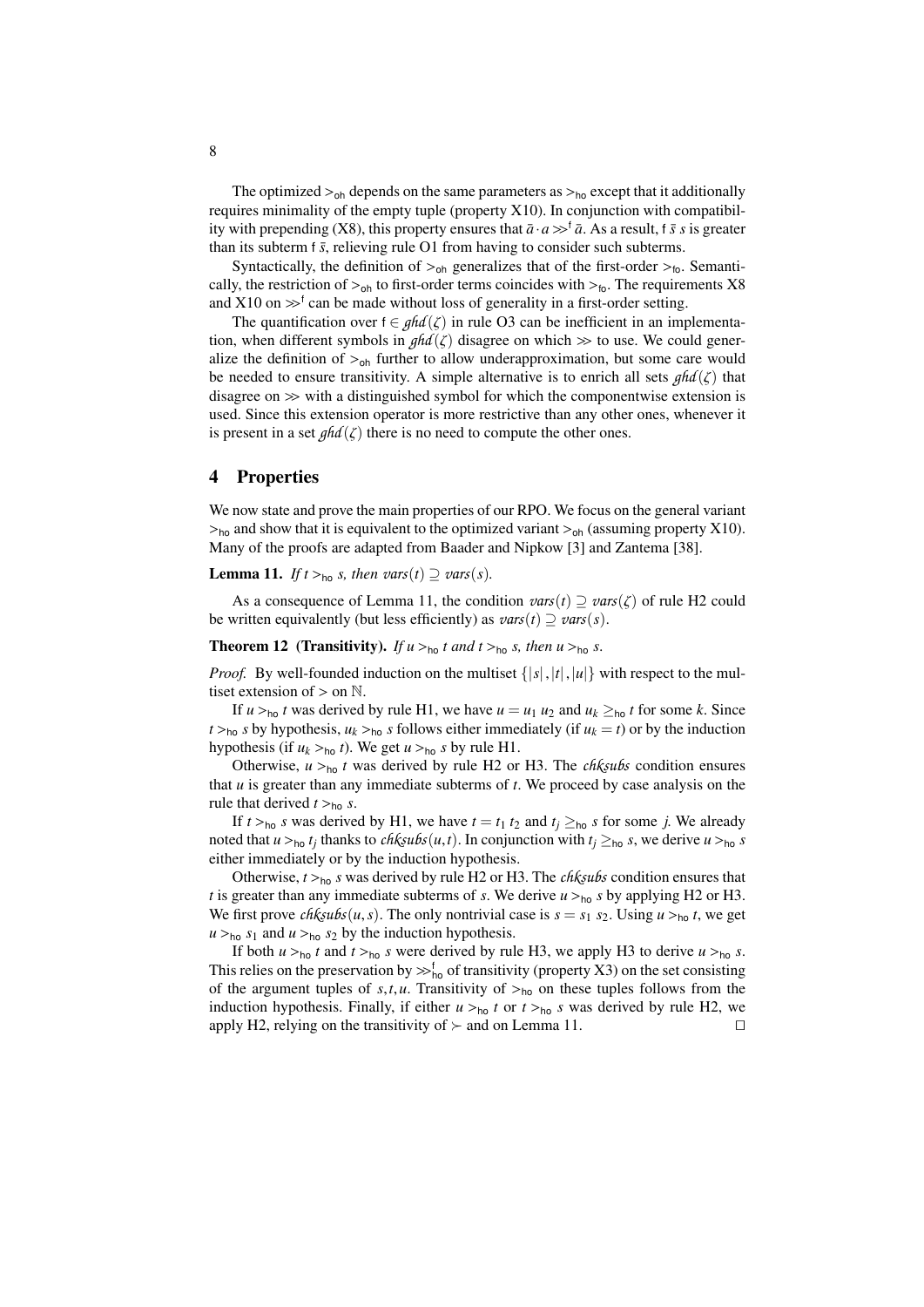## **Theorem 13 (Irreflexivity).**  $s \nsim_{ho} s$ .

*Proof.* By strong induction on |s|. We assume  $s >_{h_0} s$  and show that this leads to a contradiction. If  $s >_{\text{ho}} s$  was derived by rule [H1,](#page-5-2) we have  $s = s_1 s_2$  with  $s_i \geq_{\text{ho}} s$  for some *<sup>i</sup>*. Since a term cannot be equal to one of its proper subterms, the comparison is strict. Moreover, we have  $s >_{h_0} s_i$  by rule [H1.](#page-5-2) Transitivity yields  $s_i >_{h_0} s_i$ , contradicting the induction hypothesis. If  $s >_{h_0} s$  was derived by rule H2, the contradiction follows the induction hypothesis. If  $s >_{\text{ho}} s$  was derived by rule [H2,](#page-5-3) the contradiction follows immediately from the irreflexivity of  $\succ$ . Otherwise,  $s >_{\text{ho}} s$  was derived by rule [H3.](#page-6-1) Let  $s = \zeta \bar{s}$ . We have  $\bar{s} \gg_{\bar{b}}^{\bar{b}} \bar{s}$  for all  $f \in \mathcal{G}hd(\zeta) \neq \emptyset$ . Since  $\gg^{\bar{b}}$  preserves irreflexivity for transitive relations (property X4) and  $\sim$  is transitive (Theorem 12) there must exist a transitive relations (property [X4\)](#page-3-8) and  $>_{\text{ho}}$  is transitive (Theorem [12\)](#page-7-2), there must exist a term  $s' \in \overline{s}$  such that  $s' >_{\text{ho}} s'$ . However, this contradicts the induction hypothesis. term  $s' \in \bar{s}$  such that  $s' >_{\text{ho}} s'$ . However, this contradicts the induction hypothesis.  $\square$ 

By Theorems [12](#page-7-2) and [13,](#page-7-3)  $>_{h0}$  is a partial order. In the remaining proofs, we will often leave applications of these theorems (and of antisymmetry) implicit.

### <span id="page-8-0"></span>**Theorem 14** (Subterm Property). If *s* is a proper subterm of *t*, then  $t >_{\text{ho}} s$ .

*Proof.* By structural induction on *t*, exploiting rule [H1](#page-5-2) and transitivity of  $>_{ho}$ .

The first-order RPO satisfies compatibility with  $\Sigma$ -operations. A slightly more general property holds for  $>_{ho}$ :

# **Theorem 15** (Compatibility with Functions). *If*  $t' >_{\text{ho}} t$ , then *s*  $t'$  *u*̃ $>_{\text{ho}} s t$  *u*̃.

*Proof.* By induction on the length of  $\bar{u}$ . The base case,  $\bar{u} = ($ , follows from rule [H3,](#page-6-1) compatibility of  $\gg^f$  with tuple contexts (property [X6\)](#page-3-5), and the subterm property (The-orem [14\)](#page-8-0). The step case,  $\bar{u} = \bar{u}' \cdot u$ , also follows from rule [H3](#page-6-1) and compatibility of  $\gg^{\dagger}$ <br>with contexts. The *chksubs*(s  $t'$   $\bar{u}'$ , u, s,t  $\bar{u}'$ , u) condition follows from the induction bywith contexts. The  $ch\frac{k_5u}{s_5'}$   $s t^2 \bar{u}' u$ ,  $s t \bar{u}' u$  condition follows from the induction hy-<br>nothesis and the subterm property pothesis and the subterm property.  $\Box$ 

A related property, compatibility with arguments, is useful to rewrite subterms such as f a in f a b using a rewrite rule  $f x \rightarrow t_x$ . Unfortunately,  $>_{\text{ho}}$  does not enjoy this property:  $s' >_{\text{ho}} s$  does not imply  $s'$   $t >_{\text{ho}} s$   $t$ . Two counterexamples follow:

- 1. Given  $g \succ f$ , we have  $fg >_{ho} g$  by rule [H1,](#page-5-2) but f g f  $\lt_{ho} g$  f by rule [H2.](#page-5-3)
- 2. Let  $f \succ b \succ a$ , and let  $\gg^f$  be the lexicographic extension. Then f a  $>_{ho}$  f by rule [H3,](#page-6-1) but f a b  $\leq_{ho}$  f b also by rule [H3.](#page-6-1)

The second counterexample and similar ones involving rule [H3](#page-6-1) can be excluded by requiring that  $\gg^f$  is compatible with appending (property [X9\)](#page-3-1), which holds for the first<br>length-lexicographic and multiset extensions. But there is no way to rule out the first length-lexicographic and multiset extensions. But there is no way to rule out the first counterexample without losing coincidence with the first-order RPO.

<span id="page-8-1"></span>**Theorem 16 (Compatibility with Arguments).** Assume that  $\gg^{\dagger}$  is compatible with annending (property X9) for every symbol  $f \in \sum F s' \geq \mu$ , s is derivable by rule H2 or *appending* (*property X9*) *for every symbol*  $f \in \Sigma$ *. If*  $s' >_{\text{ho}} s$  *is derivable by rule H2 or H3 than*  $s' t >_{\text{e}} s t$ *[H3,](#page-6-1)* then  $s'$   $t >_{\text{ho}} s$   $t$ .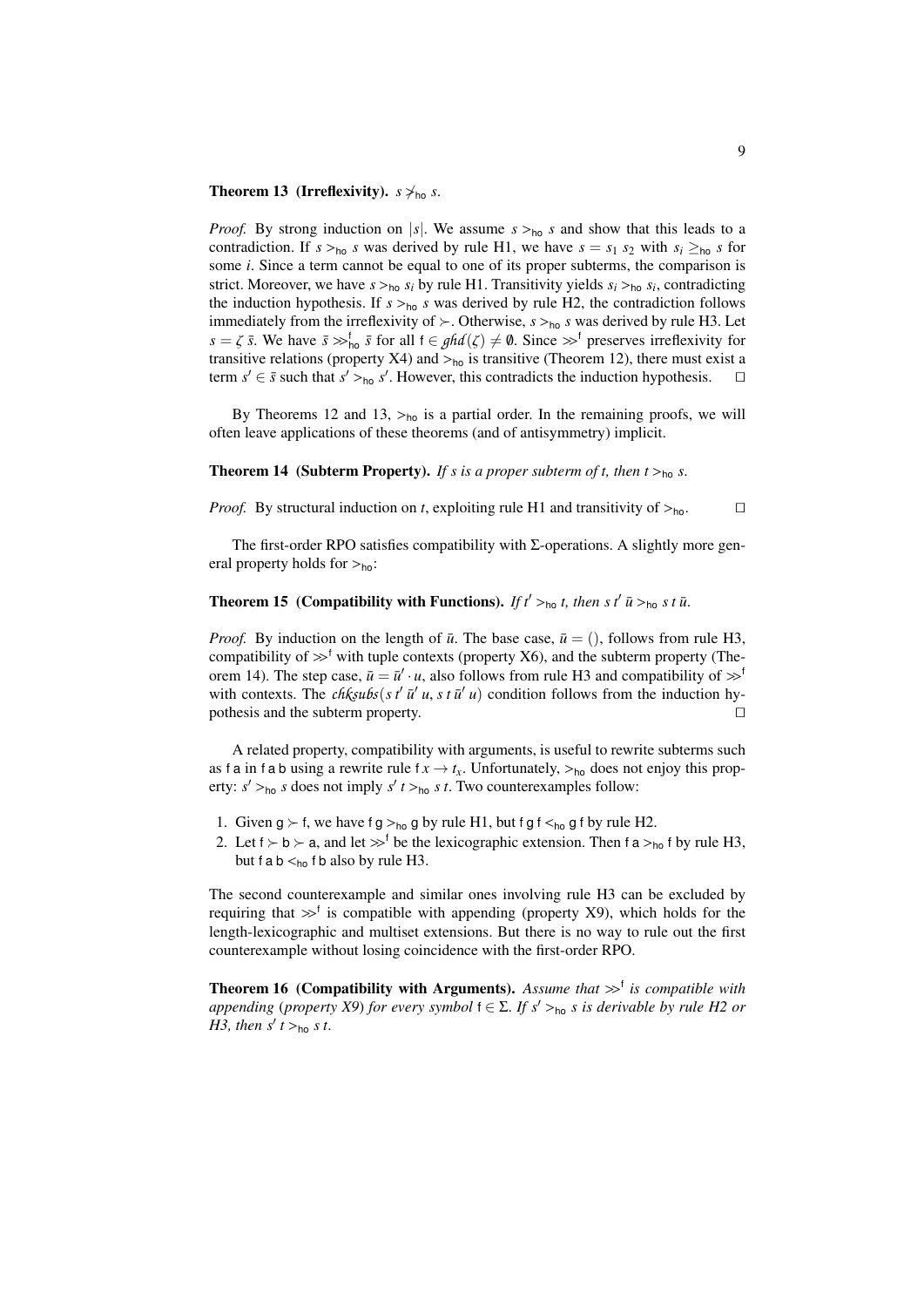*Proof.* If  $s' >_{\text{ho}} s$  is derivable by rule [H2,](#page-5-3) we apply [H2](#page-5-3) to derive  $s' t >_{\text{ho}} s t$ . To show cheople  $s' t >_{\text{rho}} s t$ , we must show that  $s' t >_{\text{rho}} s$  and  $s' t >_{\text{rho}} t$ . Both are consequences of *chksubs*(*s' t*, *s t*), we must show that  $s'$  *t* ><sub>ho</sub> *s* and  $s'$  *t* ><sub>ho</sub> *t*. Both are consequences of the subterm property (Theorem 14), together with  $s'$  > s the subterm property (Theorem [14\)](#page-8-0), together with  $s' >_{\text{ho}} s$ .<br>
If  $s' >_{\text{ho}} s$  is derivable by rule H<sub>3</sub> we apply H<sub>3</sub> to derivate

If  $s' >_{h_0} s$  is derivable by rule [H3,](#page-6-1) we apply [H3](#page-6-1) to derive  $s' t >_{h_0} s t$ . The condition<br>the variables of the head of  $s' t$  can be shown by exploiting the condition on the on the variables of the head of  $s'$  t can be shown by exploiting the condition on the variables of the head of *s'*. The *chksubs* condition is shown as above. The condition on the argument tuples follows by property  $X9$ the argument tuples follows by property  $X9$ .

<span id="page-9-0"></span>**Theorem 17** (Stability under Substitution). *If*  $t >_{\text{ho}} s$ , then  $t\sigma >_{\text{ho}} s\sigma$  for any substi*tution* σ *that respects the mapping ghd .*

*Proof.* By well-founded induction on the multiset  $\{|s|, |t|\}$  with respect to the multiset extension of  $>$  on  $\mathbb N$ .

If  $t >_{\text{ho}} s$  was derived by rule [H1,](#page-5-2) we have  $t = t_1 t_2$  and  $t_i \geq_{\text{ho}} s$  for some *j*. By the induction hypothesis,  $t_j \sigma \geq_{\text{ho}} s\sigma$ . Hence,  $t\sigma >_{\text{ho}} s\sigma$  by rule [H1.](#page-5-2)

If  $t >_{\text{ho}} s$  was derived by rule [H2,](#page-5-3) we have  $s = \zeta \bar{s}$ ,  $t = \xi \bar{t}$ ,  $\xi > \zeta$ , and *chksubs*(*t*, *s*). We derive  $t\sigma >_{\text{ho}} s\sigma$  by applying [H2.](#page-5-3) Since  $\sigma$  respects *ghd*, we have  $\xi \sigma > \zeta \sigma$ . From  $t >_{\text{ho}} s$ , we have  $vars(t) \supseteq vars(s)$  by Lemma [11](#page-7-1) and hence  $vars(t\sigma) \supseteq vars(s\sigma) \supseteq vars(\xi\sigma)$ . To show *chksubs*( $t\sigma$ ,  $s\sigma$ ), the nontrivial cases are  $s = x$  and is  $s = s_1 s_2$ . If  $s = x$ , then *s* must be a subterm of *t* by Lemma [11,](#page-7-1) and therefore  $s\sigma$  is a subterm of  $t\sigma$ . Thus, we have  $t\sigma >_{\text{ho}} s\sigma$  by the subterm property (Theorem [14\)](#page-8-0), from which it is easy to derive *chksubs*(*t* $\sigma$ ,*s* $\sigma$ ), as desired. If  $s = s_1 s_2$ , we get  $t >_{\text{ho}} s_1$  and  $t >_{\text{ho}} s_2$  from *chksubs*(*t*,*s*). By the induction hypothesis,  $t\sigma >_{\text{ho}} s_1\sigma$  and  $t >_{\text{ho}} s_2\sigma$ , as desired.

If *t* >ho *s* was derived by rule [H3,](#page-6-1) we have  $s = \zeta \bar{s}$ ,  $t = \zeta \bar{t}$ ,  $\bar{t} >$ <sup>s</sup> for all  $t \in ghd(\zeta)$ , *chicubetts*). We derive  $t\tau >$ , so by applying H3. Clearly, so and  $t\tau$  have the same and *chksubs*(*t*,*s*). We derive  $t\sigma$  ><sub>ho</sub> *s* $\sigma$  by applying [H3.](#page-6-1) Clearly, *s* $\sigma$  and  $t\sigma$  have the same head. The *chksubs*(*t*σ,*s*σ) condition is proved as for rule [H2](#page-5-3) above. Finally, we must show that  $\bar{t}\sigma \gg_{\text{ho}}^{\text{f}} \bar{s}\sigma$  for all  $f \in \mathfrak{ghd}(\zeta')$ , where  $\zeta \sigma = \zeta' \bar{u}$  for some  $\bar{u}$ . Since  $\sigma$  respects  $\sigma$  *and* ( $z'$ )  $\bar{c}$  and  $\sigma$  *c* and  $\sigma$  *c u c n and* ( $z'$ )  $\bar{c}$  *and* ( $z$ *ghd*, we have  $ghd(\zeta') \subseteq ghd(\zeta)$ ; hence,  $\bar{t} \gg_{\text{ho}}^{\text{f}} \bar{s}$  for all  $f \in ghd(\zeta')$ . By the induction by property  $f \sim_{\text{e}} s'$  implies  $f' \sim_{\text{e}} s'$  for all  $s' \neq \bar{s} \sqcup \bar{t}$ . By preservation of stability hypothesis,  $t' >_{\text{ho}} s'$  implies  $t' \sigma >_{\text{ho}} s' \sigma$  for all  $s', t' \in \bar{s} \cup \bar{t}$ . By preservation of stability (property X2), we have  $\bar{t} \sigma \propto_{\bar{s}}^{\bar{t}} \bar{s} \sigma$ . By compatibility with prepending (property X2) (property [X2\)](#page-3-9), we have  $\bar{t}\sigma \gg_{\ln 0}^{\hbar} \bar{s}\sigma$ . By compatibility with prepending (property [X8\)](#page-3-2), we get  $\bar{u}$ ,  $\bar{t}\sigma \gg_{\ln 0}^{\hbar} \bar{u}$ ,  $\bar{s}\sigma$ , as required to apply H3 we get  $\bar{u} \cdot \bar{t}\sigma \gg_{\text{ho}}^{\text{f}} \bar{u} \cdot \bar{s}\sigma$ , as required to apply [H3.](#page-6-1)

# **Theorem 18 (Well-foundedness).** *There exists no infinite descending chain*  $s_0 >_{h_0} s_1$  $>_{ho} \cdots$ .

*Proof.* We assume that there exists a chain  $s_0 >_{h_0} s_1 >_{h_0} \cdots$  and show that this leads to a contradiction. If the chain contains nonground terms, we can instantiate all variables by arbitrary terms respecting *ghd* and exploit stability under substitution (Theorem [17\)](#page-9-0). Thus, we may assume without loss of generality that the terms  $s_0, s_1, \ldots$  are ground.

We call a ground term *bad* if it belongs to an infinite descending  $>_{ho}$ -chain. Without loss of generality, we assume that  $s_0$  has minimal size among all bad terms and that  $s_{i+1}$ has minimal size among all bad terms *t* such that  $s_i >_{\text{ho}} t$ .

For each index *i*, the term  $s_i$  must be of the form  $t u_1 \ldots u_n$  for some symbol f and ground terms  $u_1, \ldots, u_n$ . Let  $U_i = \emptyset$  if  $n = 0$ ; otherwise, let  $U_i = \{u_1, \ldots, u_n, u_1 \cdots u_{n-1}\}.$ Now let  $U = \bigcup_{i=0}^{\infty} U_i$ . All terms belonging to *U* are good: A term from  $U_0$ 's badness would contradict the minimality of sould if a term  $u \in U_0$ , were had we would have would contradict the minimality of  $s_0$ ; and if a term  $u \in U_{i+1}$  were bad, we would have  $s_{i+1} >_{\text{ho}} u$  by rule [H1](#page-5-2) and  $s_i >_{\text{ho}} u$  by transitivity, contradicting the minimality of  $s_{i+1}$ .

10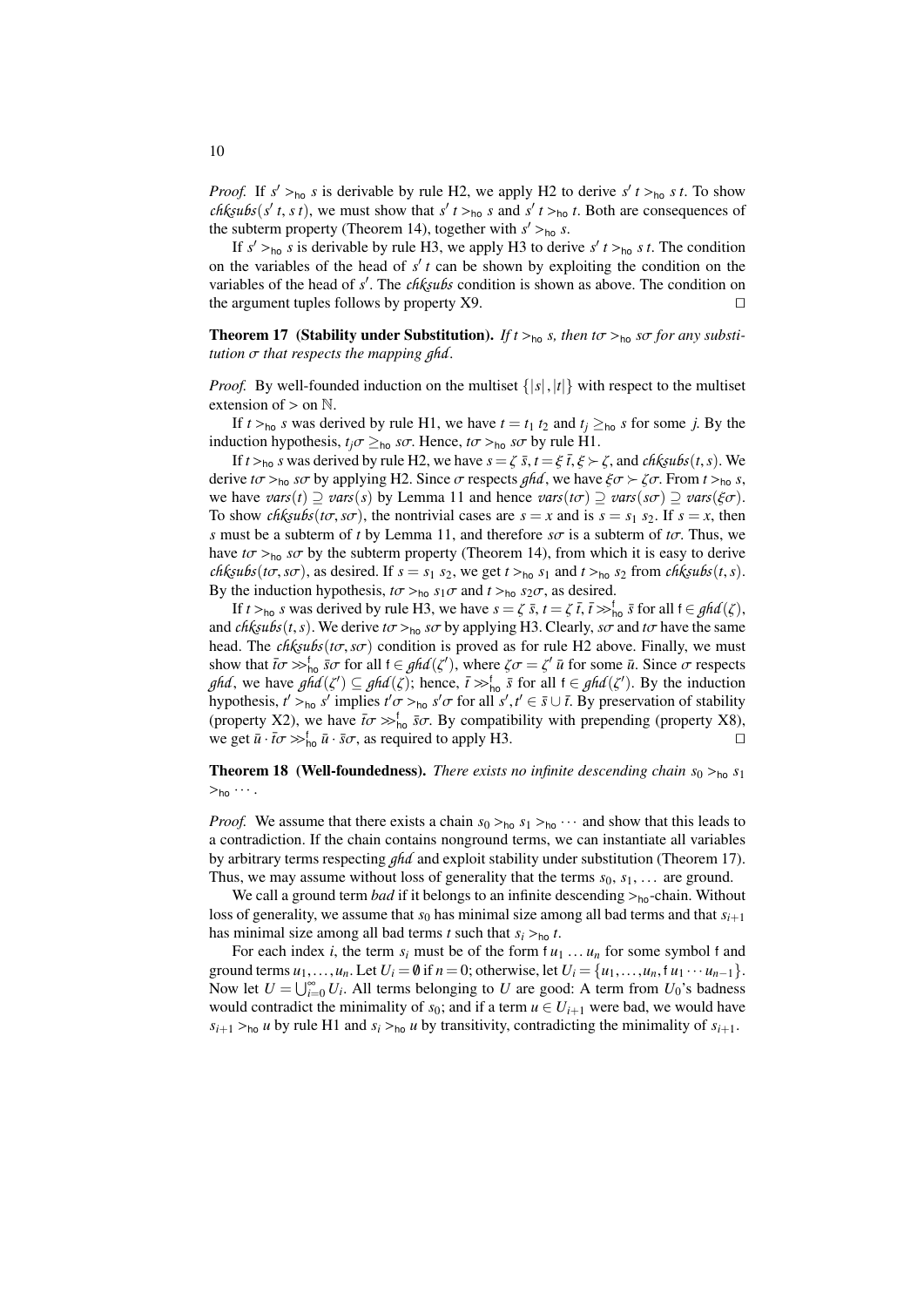Next, we show that the only rules that can be used to derive  $s_i >_{\text{ho}} s_{i+1}$  are [H2](#page-5-3) and [H3.](#page-6-1) Suppose [H1](#page-5-2) were used. Then there would exist a good term  $u \in U_i$  such that  $u \geq_{\text{ho}} s_{i+1} >_{\text{ho}} s_{i+2}$ . This would imply the existence of an infinite chain  $u >_{\text{ho}} s_{i+2} >_{\text{ho}} s_{i+1}$  $s_{i+3} >_{\text{ho}} \cdots$ , contradicting the goodness of *u*.

Because  $\succ$  is well founded and [H3](#page-6-1) preserves the head symbol, rule [H2](#page-5-3) can be applied only a finite number of times in the chain. Hence, there must exist an index *k* such that  $s_i >_{\text{ho}} s_{i+1}$  is derived using [H3](#page-6-1) for all  $i \geq k$ . Consequently, all terms  $s_i$  for  $i \geq k$ share the same head symbol <sup>f</sup>.

Let  $s_i = \overline{u}_i$  for all  $i \geq k$ . Since [H3](#page-6-1) is used consistently from index *k*, we have an infinite  $\gg_{h_0}^f$ -chain:  $\bar{u}_k \gg_{h_0}^f \bar{u}_{k+1} \gg_{h_0}^f \bar{u}_{k+2} \gg_{h_0}^f \cdots$ . But since *U* contains only good terms and comprises all terms occurring in some argument tuple  $\bar{u}_i$ ,  $>_{h_0}$  is well founded<br>on *U* By preservation of well-foundedness (property X5)  $\searrow$ <sup>f</sup> is well founded. This on *U*. By preservation of well-foundedness (property [X5\)](#page-3-0),  $\gg_{\text{ho}}^{\text{f}}$  is well founded. This contradicts the existence of the above  $\gg_{\text{c}}^{\text{f}}$  -chain contradicts the existence of the above  $\gg_{\text{ho}}^f$ -chain.

**Theorem 19** (Ground Totality). Assume  $\gg^{\dagger}$  preserves totality (property *X7*) for every *symbol*  $f \in \Sigma$ , and let *s*,*t* be ground terms. Then either  $t \geq_{\text{ho}} s$  *or*  $t \leq_{\text{ho}} s$ .

*Proof.* By strong induction on  $|s| + |t|$ . If not *chksubs*(*t*,*s*), then  $t \neq_{\text{no}} s_1$  and  $t \neq_{\text{no}} s_2$ for  $s = s_1 s_2$ . By the induction hypothesis,  $s_1 \geq_{\text{ho}} t$  and  $s_2 \geq_{\text{ho}} t$ . Thus,  $s >_{\text{ho}} t$  by rule [H1.](#page-5-2) Analogously, if not *chksubs*(*s*,*t*), then  $t >_{\text{ho}} s$ . Hence, we may assume *chksubs*(*t*,*s*) and *chksubs*(*s*,*t*). Let  $s = f \bar{s}$  and  $t = g \bar{t}$ . If  $g \succ f$  or  $g \prec f$ , we have  $t >_{\text{ho}} s$  or  $s >_{\text{ho}} t$ by rule [H2.](#page-5-3) Otherwise,  $f = g$ . By preservation of totality (property [X7\)](#page-3-3), we have either  $\bar{t}$   $\gg$   $_{\text{ho}}^{\text{f}}$ ,  $\bar{s}$ ,  $\bar{t}$   $\ll$   $_{\text{ho}}^{\text{f}}$ ,  $\bar{s}$ , or  $\bar{s} = \bar{t}$ . In the first two cases, we have  $t$   $>$ <sub>ho</sub> *s* or  $t$   $\ll$ <sub>ho</sub> *s* by rule [H3.](#page-6-1) In the third case, we have  $s - t$ the third case, we have  $s = t$ .

Having now established the main properties of  $>_{ho}$ , we turn to the correspondence between  $>_{ho}$ , its optimized variant  $>_{oh}$ , and the first-order RPO  $>_{fo}$ .

<span id="page-10-0"></span>**Lemma 20.** (1) *If*  $u >_{oh} t$  *and*  $t >_{oh} s$ *, then*  $u >_{oh} s$ *.* (2)  $s t >_{oh} s$ *.* 

**Theorem 21** (Coincidence with Optimized Variant). Let  $>_{ho}$  and  $>_{oh}$  be orders induced by the same precedence  $\succ$  and extension operator family  $\gg^{\dagger}$  (which must satisfy<br>property X10 by the definition of  $\searrow$ .) Then  $t \searrow$ , s if and only if  $t \searrow$ , s *property X10 by the definition of*  $>_{\text{oh}}$ *). Then*  $t>_{\text{ho}} s$  *if and only if*  $t>_{\text{oh}} s$ .

*Proof.* By strong induction on  $|s| + |t|$ . The interesting implication is  $t >_{\text{ho}} s \implies t >_{\text{oh}} s$ .

If  $t >_{\text{ho}} s$  was derived by rule [H1,](#page-5-2) we have  $t = t_1 t_2$  and  $t_i \geq_{\text{ho}} s$  for some *j*. Hence  $t_i \geq_{\text{oh}} s$  by the induction hypothesis, and  $t >_{\text{oh}} t_i$  by Lemma [20\(](#page-10-0)2) or rule [O1.](#page-6-2) We get  $t >_{oh} s$  either immediately or by Lemma [20\(](#page-10-0)1).

If  $t >_{\text{ho}} s$  was derived by rule [H2,](#page-5-3) we derive  $t >_{\text{oh}} s$  by applying [O2.](#page-6-4) We must show that *chksubs* implies *chkargs*. We have  $s = s_1 s_2$  with  $t >_{h_0} s_1$  and  $t >_{h_0} s_2$ . Let  $s = \zeta \bar{s} s_2$ . We must show that  $t >_{\text{ob}} s^T$  for all  $s' \in \overline{s} \cup \{s_2\}$ . If  $s' = s_2$ , we have  $t >_{\text{bo}} s_2$  immediately. Otherwise, from  $t >_{h_0} s_1$ , we have  $t >_{h_0} s'$  by the subterm property (Theorem [14\)](#page-8-0). In both cases, we get chkaras( $t \bar{s}$ ) by the induction hypothesis cases, we get *chkargs*( $t$ , $\bar{s}$ ) by the induction hypothesis.

If  $t >_{\text{ho}} s$  was derived by rule [H3,](#page-6-1) we derive  $t >_{\text{oh}} s$  by applying [O3.](#page-6-3) The *chkargs*(*t*,  $\bar{s}$ ) condition is proved as in the [H2](#page-5-3) case. From  $\bar{t} \gg_{\text{ho}}^{\dagger} \bar{s}$ , we derive  $\bar{t} \gg_{\text{oh}}^{\dagger} \bar{s}$  by the induction by pothesis and monotonicity of  $\gg_{\text{t}}^{\dagger}$  (property X1) hypothesis and monotonicity of  $\gg^{\dagger}$  (property [X1\)](#page-3-7).

Corollary 22 (Coincidence with First-Order RPO). Let  $>_{h0}$  and  $>_{h0}$  be orders induced by the same precedence  $\succ$  and extension operator family  $\gg^{\dagger}$  satisfying minimal-<br>*ity of the empty tuple* (property X10). Then  $\searrow$  and  $\searrow$  coincide on first-order terms *ity of the empty tuple* (*property [X10](#page-3-6)*)*. Then* <sup>&</sup>gt;ho *and* <sup>&</sup>gt;fo *coincide on first-order terms.*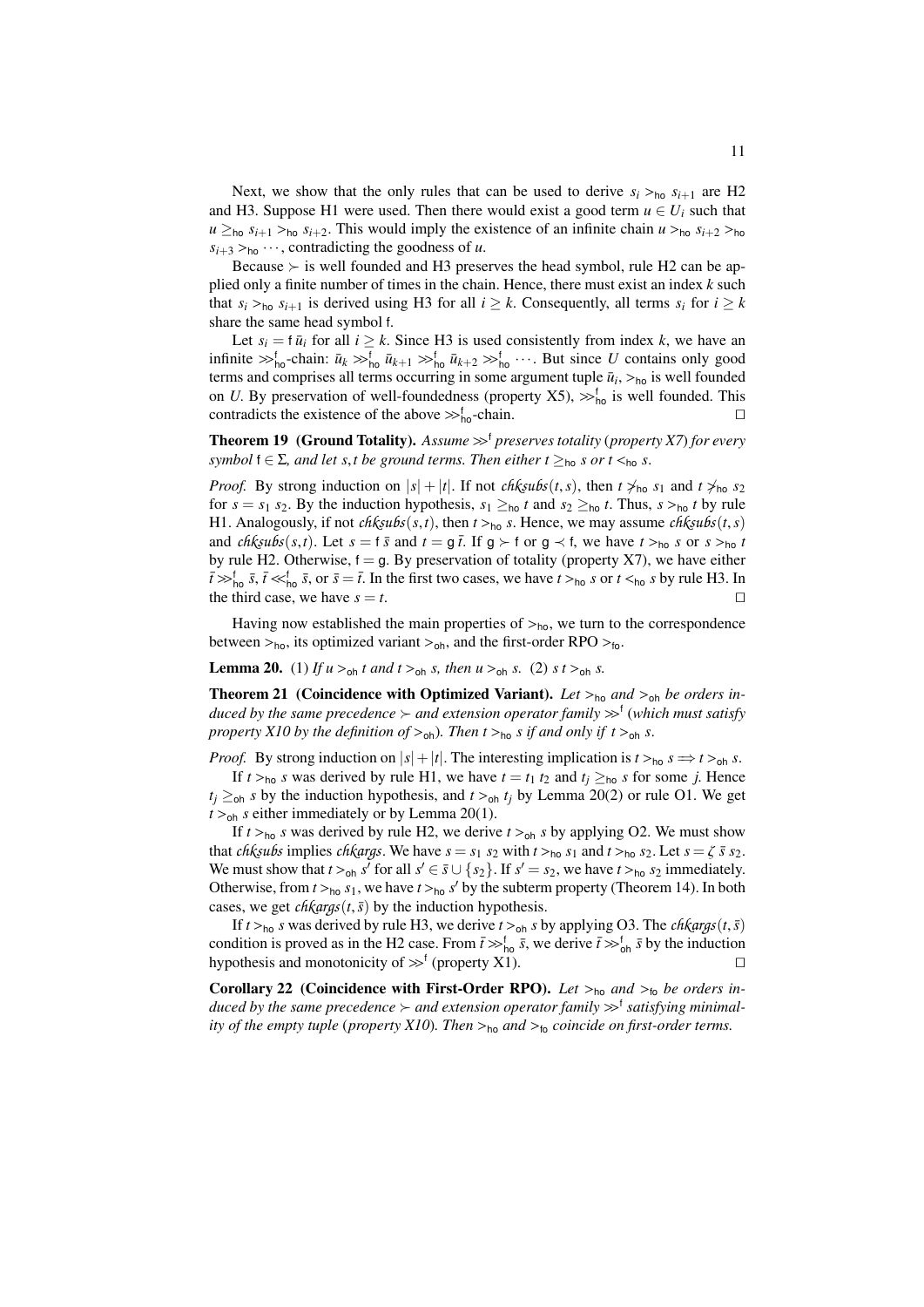# <span id="page-11-0"></span>5 Examples

Although our motivation was to design a term order suitable for higher-order superposition, we can use  $>_{ho}$  (and  $>_{oh}$ ) to show the termination of  $\lambda$ -free higher-order term rewriting systems or, equivalently, applicative term rewriting systems [\[24\]](#page-16-10). We present a selection of examples of how this can be done, illustrating the strengths and weaknesses of the order in this context. Many of the examples are taken from the literature. Since  $>_{h_0}$  coincides with the standard RPO on first-order terms, we consider only examples featuring higher-order constructs.

To establish termination of a term rewriting system, a standard approach is to show that all of its rewrite rules  $t \rightarrow s$  can be oriented as  $t > s$  by a single *reduction order*: a well-founded partial order that is compatible with contexts and stable under substitutions. Regrettably,  $>_{h_0}$  is not a reduction order since it lacks compatibility with arguments. But the conditional Theorem [16](#page-8-1) is often sufficient in practice. Assuming that the extension operator is compatible with appending (property [X9\)](#page-3-1), we may apply [H2](#page-5-3) and [H3](#page-6-1) to orient rewrite rules. Moreover, we may even use [H1](#page-5-2) for rewrite rules that operate on non-function terms; supplying an argument to a non-function would violate typing. To identify non-functions and to restrict instantiations, we assume that terms respect the typing discipline of the simply typed  $\lambda$ -calculus. Together, property [X9](#page-3-1) and the restriction on the application of [H1](#page-5-2) achieve the same effect as  $n$ -saturation [\[19\]](#page-15-4).

For simplicity, the examples are all monolithic, but a modern termination prover would use the dependency pair framework [\[2\]](#page-15-12) to break down a large term rewriting system into smaller components that can be analyzed separately. Unless mentioned otherwise, the RPO instances considered employ the length-lexicographic extension operator. We consistently use italics for variables and sans serif for symbols.

<span id="page-11-1"></span>Example 23. Consider the following term rewriting system:

 $\mathsf{insert}\,(f\,n)\,(\mathsf{image}\,f\,A)\stackrel{1}{\to}\mathsf{image}\,f\,(\mathsf{insert}\,n\,A) \qquad\quad \mathsf{square}\,n$ square  $n \stackrel{2}{\rightarrow}$  times *n n* 

Rule 1 captures a set-theoretic property:  $\{f(n)\} \cup f[A] = f[\{n\} \cup A]$ . We can prove termination using  $>_{ho}$ : By letting insert  $\succ$  image and square  $\succ$  times, both rules can be oriented by [H2.](#page-5-3) In contrast, rule 2 is beyond the reach of the applicative order  $>_{ap}$  for the same reason that  $gx \nless a_n$  f *x x* in Example [9.](#page-6-5) The system is also beyond the scope of the uncurrying approach of Hirokawa et al. [\[19\]](#page-15-4) because of the variable application *f n*.

<span id="page-11-2"></span>Example 24. The following system specifies a map function on an ML-style option type equipped with two constructors, None and Some:

> omap  $f$  None  $\stackrel{1}{\rightarrow}$  None omap  $f$  (Some  $n \to 2$ ) Some  $(f n)$

To establish termination, it would appear that it suffices to apply [H2](#page-5-3) to orient both rules, using a precedence such that omap  $\succeq$  None, Some. However, a closer inspection reveals that the *chksubs* condition blocks the application of [H2](#page-5-3) to orient rule 2: We would need omap  $f$  (Some  $n$ )  $>_{\text{ho}} f$  n, which cannot be established without further assumptions. With a typing discipline that distinguishes between options and other data, *f* cannot be instantiated by a term having omap as its head. Thus, we can safely restrict  $ghd(f)$  to  $\Sigma - \{\text{omap}\}\$ and assign the highest precedence to omap. We then have omap  $f$  (Some  $n$ ) > ho  $f$   $n$  by [H2,](#page-5-3) as required to orient rule 2.

12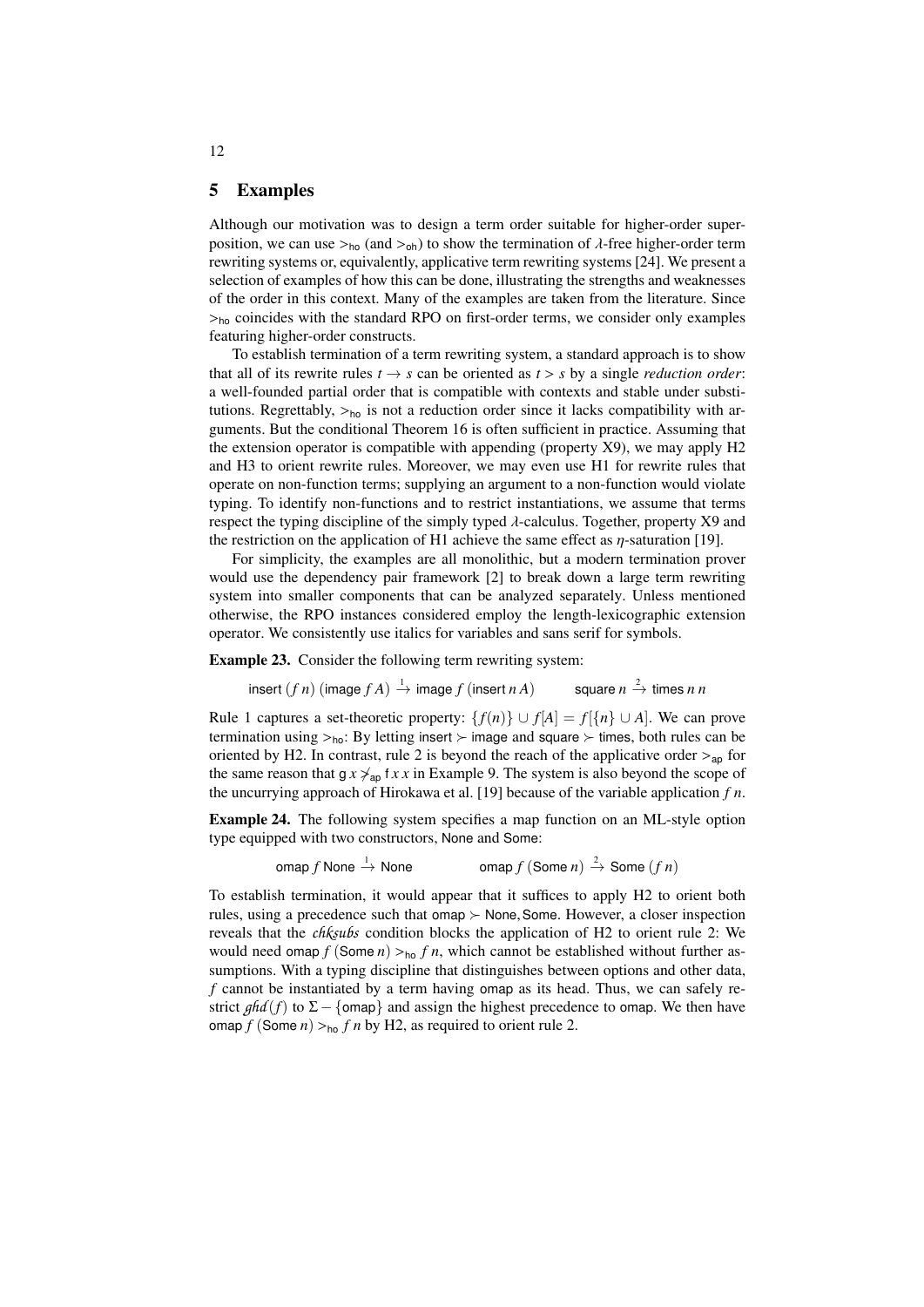The above example suggests a general strategy for coping with variables that occur unapplied on the left-hand side of a rewrite rule and applied on the right-hand side.

<span id="page-12-2"></span>Example 25. The next system is taken from Lysne and Piris [\[28,](#page-16-13) Example 5], with an additional rule adapted from Lifantsev and Bachmair [\[27,](#page-16-5) Example 6]:

| iter f n Nil $\stackrel{1}{\rightarrow} n$                         | sum $ms \stackrel{3}{\rightarrow}$ iter plus 0 ms   |
|--------------------------------------------------------------------|-----------------------------------------------------|
| iter f n (Cons m ms) $\stackrel{?}{\rightarrow}$ iter f (f n m) ms | iter times 1 $ms \stackrel{4}{\rightarrow}$ prod ms |

The iter function is a general iterator on lists of numbers. Reasoning about the types, we can safely take  $ghd(f) = \Sigma - \{$ iter, sum}. By letting sum  $\succ$  iter and ensuring that iter is greater than any other symbol, rule 1 can be oriented by [H1,](#page-5-2) rule 2 can be oriented by [H3,](#page-6-1) and rules 3 and 4 can be oriented by [H2.](#page-5-3) The application of [H1](#page-5-2) is legitimate if numbers are distinguished from functions.

Example 26. The following rules are taken from Jouannaud and Rubio [\[22,](#page-16-14) Sect. 4.2]:

$$
fmap x Nil \rightarrow Nil \qquad \text{fmap } x (Cons f fs) \rightarrow Cons (fx) (fmap x fs)
$$

The fmap function applies each function from a list to a value *x* and returns the list of results. The typing discipline allows us to take  $ghd(f) = \Sigma - \{fmap\}$ . By making fmap greater than any other symbol, both rules can be oriented by [H2.](#page-5-3)

<span id="page-12-3"></span>Example 27. The next system is from Toyama [\[35,](#page-16-8) Example 4]:

ite true  $xs$   $ys \stackrel{1}{\rightarrow} xs$  filter  $q$  Nil  $\stackrel{3}{\rightarrow}$  Nil ite false *xs*  $ys \stackrel{2}{\rightarrow} ys$  filter  $q$  (Cons  $x$  *xs*)  $\stackrel{4}{\rightarrow}$  ite  $(q x)$  (Cons  $x$  (filter  $q$  *xs*)) (filter  $q$  *xs*)

The typing discipline allows us to take  $ghd(q) = \Sigma - \{\text{filter}\}\)$ . Given filter  $\succ$  f for all  $f \in \Sigma$ , rules 1 and 2 can be oriented by [H1,](#page-5-2) and rules 3 and 4 can be oriented by [H2.](#page-5-3) The application of [H1](#page-5-2) is legitimate if lists are distinguished from functions.

<span id="page-12-0"></span>Example 28. Sternagel and Thiemann [\[32,](#page-16-15) Example 1] compare different approaches to uncurrying on the following system:

| minus $0 \stackrel{1}{\rightarrow} K 0$                          | $Kmn \stackrel{5}{\rightarrow} m$                                            |
|------------------------------------------------------------------|------------------------------------------------------------------------------|
| minus <i>m</i> 0 $\stackrel{2}{\rightarrow}$ <i>m</i>            | map f Nil $\stackrel{6}{\rightarrow}$ Nil                                    |
| minus $m m \stackrel{3}{\rightarrow} 0$                          | map $f$ (Cons $m$ ms) $\stackrel{7}{\rightarrow}$ Cons $(f m)$ (map $f ms$ ) |
| minus $(S m)$ $(S n) \stackrel{4}{\rightarrow}$ minus <i>m n</i> |                                                                              |

The minus function implements subtraction on Peano numbers, whereas map applies a function elementwise to a finite list. We establish termination by employing  $>_{ho}$  with a precedence such that minus  $\succ$  K,0 and map  $\succ$  Cons. Rules 2, 5, and 6 are oriented by [H1;](#page-5-2) rules 1, 3, and 7 are oriented by [H2;](#page-5-3) and rule 4 is oriented by [H3.](#page-6-1) The application of [H1](#page-5-2) is legitimate if numbers and lists are distinguished from functions.

<span id="page-12-4"></span><span id="page-12-1"></span>Example 29. Lifantsev and Bachmair [\[27,](#page-16-5) Example 8] define a higher-order function that applies its first argument twice to its second argument: twice  $f x \rightarrow f (f x)$ . This rewrite rule is problematic in our framework, because we cannot rely on the typing discipline to prevent the instantiation of *f* by a term with twice as its head. Indeed, twice (twice S) is a natural way to specify the function  $x \mapsto S$  (S (S  $(S(x))$ ).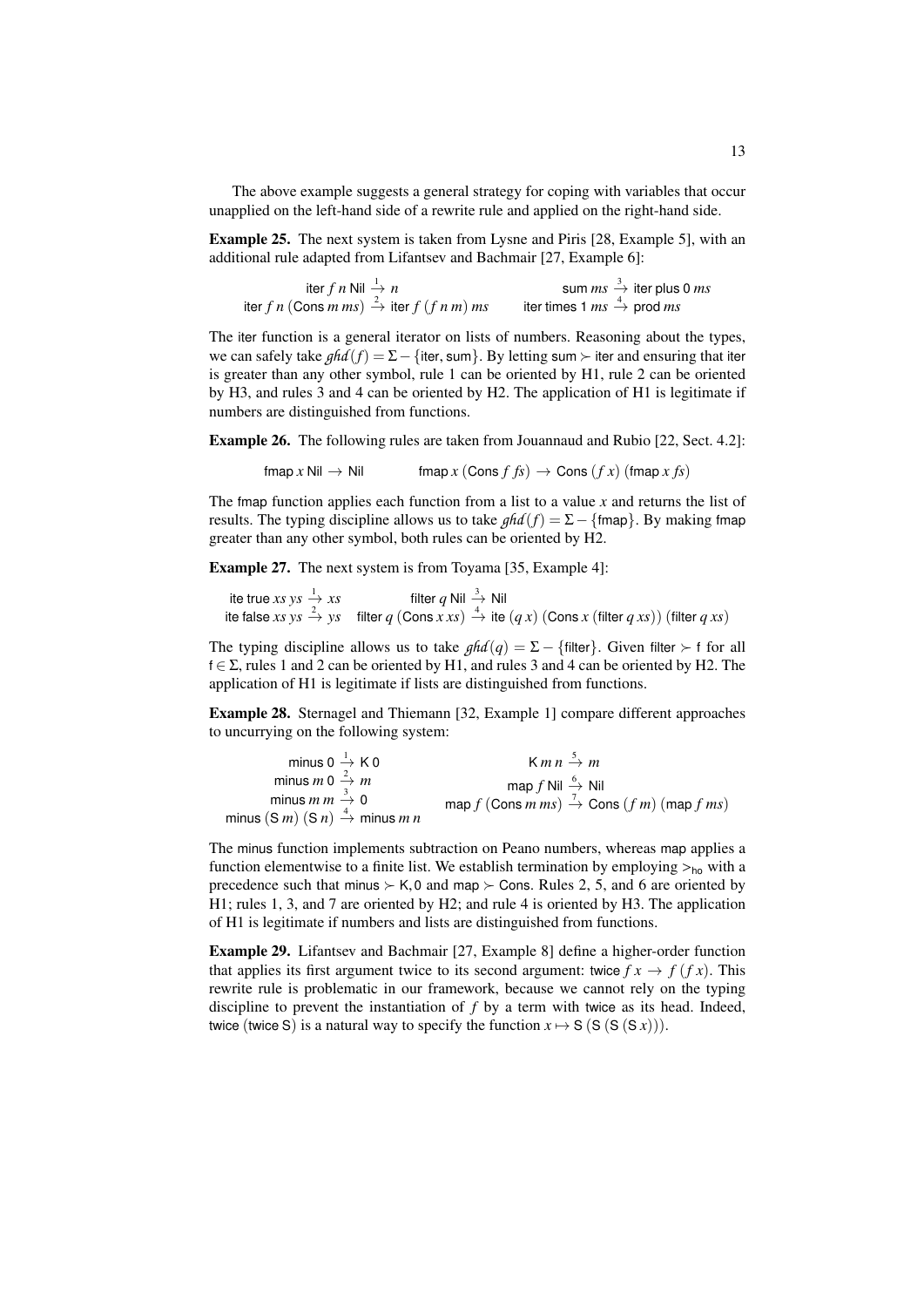Example 30. Toyama's recursor specification [\[35,](#page-16-8) Example 6] exhibits the same limitation in a more general context:

$$
\text{rec } n f 0 \to n \qquad \qquad \text{rec } n f (S m) \to f (S m) (\text{rec } n f m)
$$

<span id="page-13-0"></span>**Example 31.** Let  $ghd(f) = ghd(g) = \{ \text{prod} \}$ , and consider the system

plus 0 m 
$$
\stackrel{1}{\rightarrow}
$$
 m plus (S m) n  $\stackrel{2}{\rightarrow}$  plus m (S n) f prod  $\stackrel{3}{\rightarrow}$  f  $f(g m) \stackrel{4}{\rightarrow}$  f m g

These rules can be used to simplify nested prod terms; for example: prod (prod a b)  $\frac{4}{2}$  prod b (prod a)  $\frac{4}{2}$  prod b a prod  $\frac{3}{2}$  prod b a. The  $>_{h_0}$  order can be employed by taking<br>  $\frac{4}{2}$  prod to be the multiset extension and by relying on typing to orient rule 1 with H1  $\gg$ <sup>prod</sup> to be the multiset extension and by relying on typing to orient rule 1 with [H1.](#page-5-2) The applicative order  $>_{\text{ao}}$  fails because a combination of lexicographic and multiset extensions is needed to orient rules 2 and 4. The uncurrying approach of Hirokawa et al. [\[19\]](#page-15-4) also fails because of the applied variables on the left-hand side of rule 4.

Carsten Fuhs, a developer of the AProVE termination prover, generously offered to apply his tool to our examples, expressed as untyped applicative term rewriting systems. Using AProVE's web interface with a 60 s time limit, he could establish the termination of Examples [23,](#page-11-1) [24,](#page-11-2) [28,](#page-12-0) [29,](#page-12-1) and [31.](#page-13-0) The tool timed out for Examples [25](#page-12-2)[–27](#page-12-3) and [30.](#page-12-4) For Example [31,](#page-13-0) the tool found a complex proof involving several applications of linear polynomial interpretations, dependency pairs, and  $2 \times 2$  matrix interpretations (to cope with rule 4). Although our focus is on superposition, it would be interesting to implement the new RPO in a tool such as AProVE and to conduct a more systematic evaluation on standard higher-order termination benchmarks against higher-order termination provers such as THOR [\[12\]](#page-15-5) and WANDA [\[25\]](#page-16-4).

# 6 Discussion

Rewriting of  $\lambda$ -free higher-order terms has been amply studied in the literature, under various names such as applicative term rewriting [\[24\]](#page-16-10) and simply typed term rewriting [\[37\]](#page-16-16). Translations from higher-order to first-order term rewriting systems were designed by Aoto and Yamada [\[1\]](#page-15-13), Toyama [\[35\]](#page-16-8), Hirokawa et al. [\[19\]](#page-15-4), and others. Toyama also studied S-expressions, a formalism that regards  $((f a) b)$  and  $(f a b)$  as distinct. For higher-order terms with  $\lambda$ -abstraction, various frameworks have been proposed, including Nipkow's higher-order rewrite systems [\[30\]](#page-16-17), Blanqui's inductive data type systems [\[9\]](#page-15-14), and Kop's algebraic functional systems with metavariables [\[25\]](#page-16-4). Kop's thesis [\[25,](#page-16-4) Chapter 3] includes a comprehensive overview.

When designing our RPO  $>_{ho}$ , we aimed at full coincidence with the first-order case. Our goal is to gradually transform first-order automatic provers into higher-order provers. By carefully generalizing the proof calculi and data structures, we aim at designing provers that behave like first-order provers on first-order problems, perform mostly like first-order provers on higher-order problems that are mostly first-order, and scale up to arbitrary higher-order problems.

The simplicity of  $>_{h_0}$  fails to do justice to the labor of exploring the design space. Methodologically, the use of a proof assistant [\[31\]](#page-16-9) equipped with a model finder [\[6\]](#page-15-15)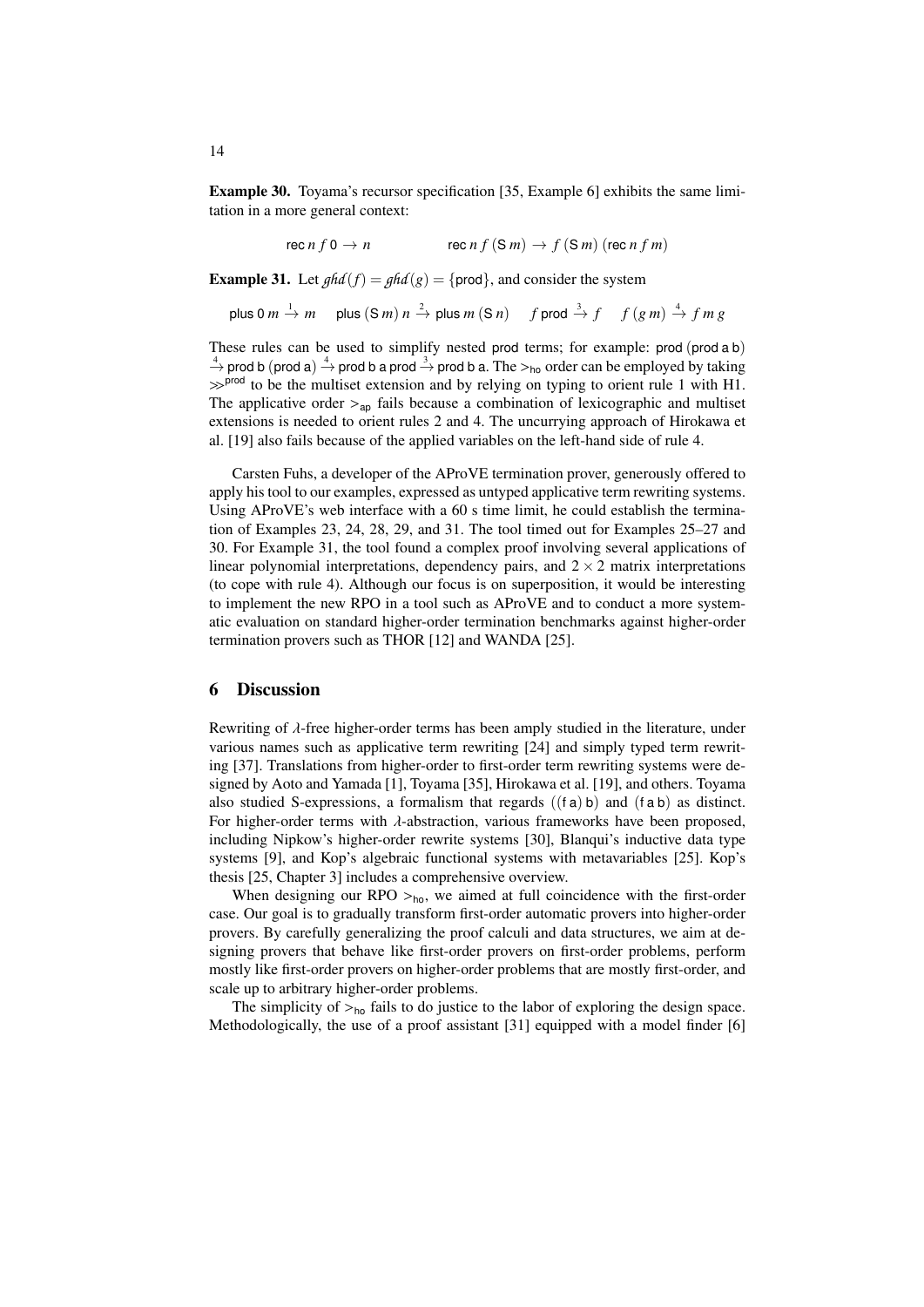and automatic theorem provers [\[5\]](#page-15-16) was invaluable for designing the orders, proving their properties, and carrying out various experiments. As one example among many, at a late stage in the design process, we generalized the rules [H2](#page-5-3) and [O2](#page-6-4) to allow variable heads. Thanks to the tool support, which keeps track of what must be changed, it took us less than one hour to adapt the main proofs and convince ourselves that the new approach worked, and a few more hours to complete the proofs. Performing such changes on paper is a less reliable, and less satisfying, enterprise. Another role of the formal proofs is to serve as companions to the informal proofs, clarifying finer points. Term rewriting lends itself well to formalization in proof assistants, perhaps because it requires little sophisticated mathematics beyond well-founded induction and recursion. The CoLoR library by Blanqui and Koprowski [\[11\]](#page-15-17), in Coq, the C*i*ME3 toolkit by Contejean et al. [\[15\]](#page-15-18), also in Coq, and the IsaFoR library by Thiemann and Sternagel [\[34\]](#page-16-18), in Isabelle/ HOL, have already explored this territory, providing formalized metatheory but also certified termination and confluence checkers.

The  $>_{ho}$  order is in some ways less flexible than the hybrid curried–uncurried approaches, where the currying is one more parameter that can be adjusted. In exchange, it raises the level of abstraction, by providing a uniform view of higher-order terms, and it works in the open-world setting of higher-order proof search. For example, consider the proof obligation  $\exists g. \forall x, y. g x y = f y x$  and the SK combinator definitions  $\forall x, y. K x y = x$ and  $\forall x, y, z$ . S  $xyz = xz(yz)$ . A prover will need to synthesize the witness S (K (S f)) K, representing  $\lambda xy$ . f y x, for the existential variable g. A hybrid approach such as HORPO might infer arity 2 for f based on the problem, but then the witness, in which f appears unapplied, cannot be expressed.

An open question is whether it is possible to design an order that largely coincides with the first-order RPO while enjoying compatibility with arbitrary contexts. This could presumably be achieved by weakening rule [H1](#page-5-2) and strengthening the *chksubs* condition of [H2](#page-5-3) and [H3](#page-6-1) accordingly; so far, our attempts have resulted only in a rediscovery of the applicative RPO.

For superposition, richer type systems would be desirable. These could be incorporated either by simply ignoring the types, by encoding them in the terms, or by generalizing the order. Support for  $\lambda$ -abstraction would be useful but challenging. Any wellfounded order enjoying the subterm property would need to distinguish  $\beta$ -equivalent terms, to exclude the cycle  $a =_\beta (\lambda x, a)$  (f a) > f a > a. We could aim at compatibility with  $β$ -reduction, but even this property might be irrelevant for higher-order superposition. It might even be preferable to avoid  $\lambda$ -abstractions altogether, by relying on SK combinators or by adding new symbols and their definitions during proof search.

Acknowledgment. We are grateful to Stephan Merz, Tobias Nipkow, and Christoph Weidenbach for making this research possible; to Heiko Becker and Dmitriy Traytel for proving some theorems on the lexicographic and multiset extensions in Isabelle/HOL; to Carsten Fuhs for his invaluable feedback and his experiments; to Alexander Steen for pointing us to related work; and to Simon Cruanes, Mark Summerfield, Dmitriy Traytel, and the anonymous reviewers for suggesting textual improvements.

Blanchette has received funding from the European Research Council (ERC) under the European Union's Horizon 2020 research and innovation program (grant agreement No. 713999, Matryoshka). Wand is supported by the Deutsche Forschungsgemeinschaft (DFG) grant Hardening the Hammer (NI 491/14-1).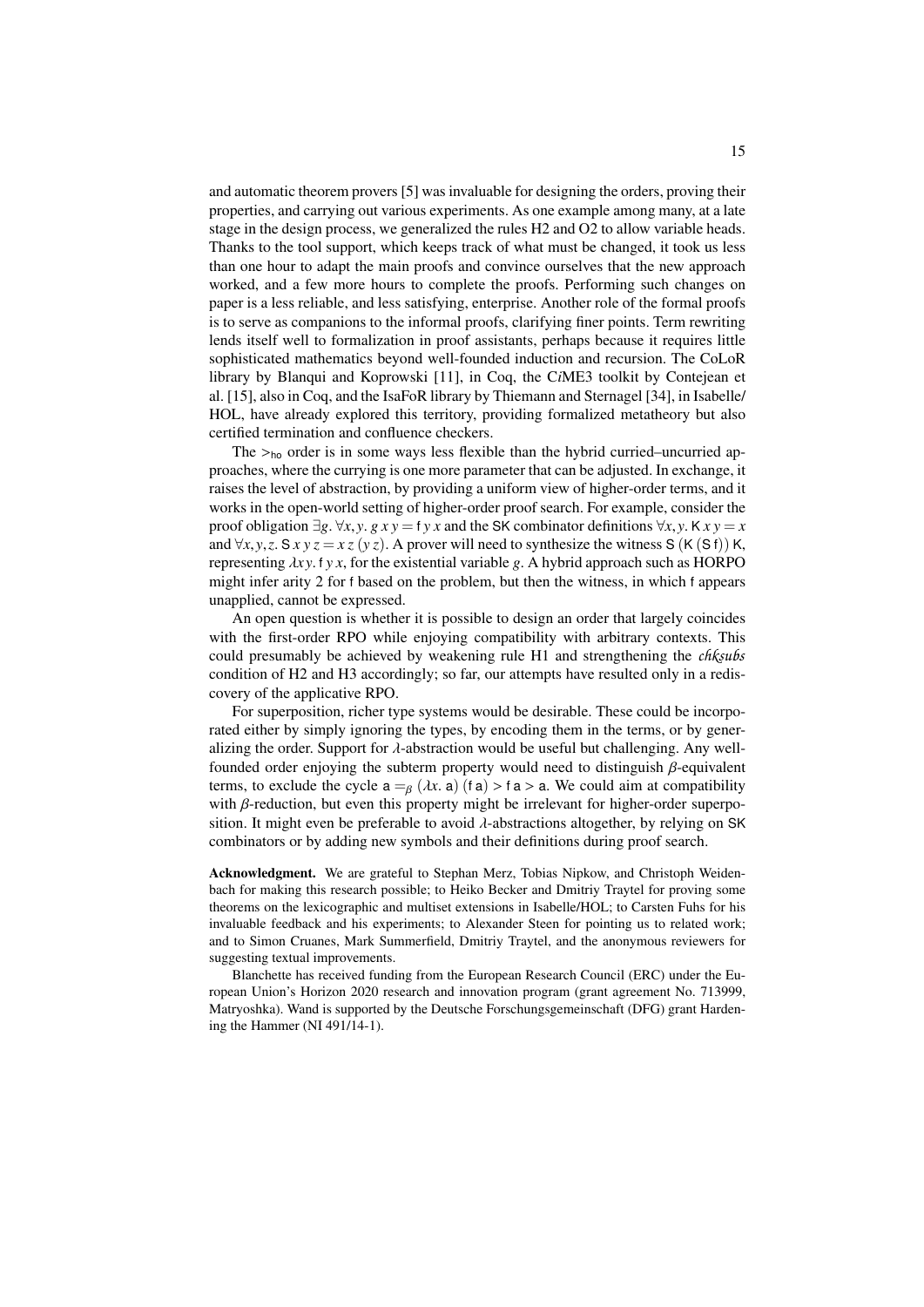## References

- <span id="page-15-13"></span>[1] Aoto, T., Yamada, T.: Termination of simply typed term rewriting by translation and labelling. In: Nieuwenhuis, R. (ed.) Rewriting Techniques and Applications (RTA 2003). LNCS, vol. 2706, pp. 380–394. Springer (2003)
- <span id="page-15-12"></span>[2] Arts, T., Giesl, J.: Termination of term rewriting using dependency pairs. Theor. Comput. Sci. 236(1-2), 133–178 (2000)
- <span id="page-15-3"></span>[3] Baader, F., Nipkow, T.: Term Rewriting and All That. Cambridge University Press (1998)
- <span id="page-15-0"></span>[4] Benzmüller, C., Miller, D.: Automation of higher-order logic. In: Siekmann, J.H. (ed.) Computational Logic, Handbook of the History of Logic, vol. 9, pp. 215–254. Elsevier (2014)
- <span id="page-15-16"></span>[5] Blanchette, J.C., Kaliszyk, C., Paulson, L.C., Urban, J.: Hammering towards QED. J. Formalized Reasoning 9(1), 101–148 (2016)
- <span id="page-15-15"></span>[6] Blanchette, J.C., Nipkow, T.: Nitpick: A counterexample generator for higher-order logic based on a relational model finder. In: Kaufmann, M., Paulson, L.C. (eds.) Interactive Theorem Proving (ITP 2010). LNCS, vol. 6172, pp. 131–146. Springer (2010)
- <span id="page-15-8"></span>[7] Blanchette, J.C., Waldmann, U., Wand, D.: Formalization of recursive path orders for lambda-free higher-order terms. Archive of Formal Proofs (2016), formal proof development, [https://isa-afp.org/entries/Lambda\\_Free\\_RPOs.shtml](https://isa-afp.org/entries/Lambda_Free_RPOs.shtml)
- <span id="page-15-9"></span>[8] Blanchette, J.C., Waldmann, U., Wand, D.: A lambda-free higher-order recursive path order. Tech. report, [http://people.mpi-inf.mpg.de/~jblanche/lambda\\_free\\_rpo\\_rep.](http://people.mpi-inf.mpg.de/~jblanche/lambda_free_rpo_rep.pdf) [pdf](http://people.mpi-inf.mpg.de/~jblanche/lambda_free_rpo_rep.pdf) (2016)
- <span id="page-15-14"></span>[9] Blanqui, F.: Termination and confluence of higher-order rewrite systems. In: Bachmair, L. (ed.) Rewriting Techniques and Applications (RTA 2000). LNCS, vol. 1833, pp. 47–61. Springer (2000)
- <span id="page-15-6"></span>[10] Blanqui, F., Jouannaud, J., Rubio, A.: The computability path ordering. Log. Meth. Comput. Sci. 11(4) (2015)
- <span id="page-15-17"></span>[11] Blanqui, F., Koprowski, A.: CoLoR: A Coq library on well-founded rewrite relations and its application to the automated verification of termination certificates. Math. Struct. Comput. Sci. 21(4), 827–859 (2011)
- <span id="page-15-5"></span>[12] Bofill, M., Borralleras, C., Rodríguez-Carbonell, E., Rubio, A.: The recursive path and polynomial ordering for first-order and higher-order terms. J. Log. Comput. 23(1), 263– 305 (2013)
- <span id="page-15-7"></span>[13] Bofill, M., Rubio, A.: Paramodulation with non-monotonic orderings and simplification. J. Autom. Reasoning 50(1), 51–98 (2013)
- <span id="page-15-11"></span>[14] Codish, M., Giesl, J., Schneider-Kamp, P., Thiemann, R.: SAT solving for termination proofs with recursive path orders and dependency pairs. J. Autom. Reasoning 49(1), 53–93 (2012)
- <span id="page-15-18"></span>[15] Contejean, É., Courtieu, P., Forest, J., Pons, O., Urbain, X.: Automated certified proofs with CiME3. In: Schmidt-Schauß, M. (ed.) Rewriting Techniques and Applications (RTA '11). Leibniz International Proceedings in Informatics (LIPIcs), vol. 10, pp. 21–30. Schloss Dagstuhl–Leibniz-Zentrum für Informatik (2011)
- <span id="page-15-10"></span>[16] Dershowitz, N., Manna, Z.: Proving termination with multiset orderings. Commun. ACM 22(8), 465–476 (1979)
- <span id="page-15-2"></span>[17] Ganzinger, H., Hagen, G., Nieuwenhuis, R., Oliveras, A., Tinelli, C.: DPLL(*T*): Fast decision procedures. In: Alur, R., Peled, D.A. (eds.) Computer Aided Verification (CAV 2004). LNCS, vol. 3114, pp. 175–188. Springer (2004)
- <span id="page-15-1"></span>[18] Henkin, L.: Completeness in the theory of types. J. Symb. Log. 15(2), 81–91 (1950)
- <span id="page-15-4"></span>[19] Hirokawa, N., Middeldorp, A., Zankl, H.: Uncurrying for termination and complexity. J. Autom. Reasoning 50(3), 279–315 (2013)

16